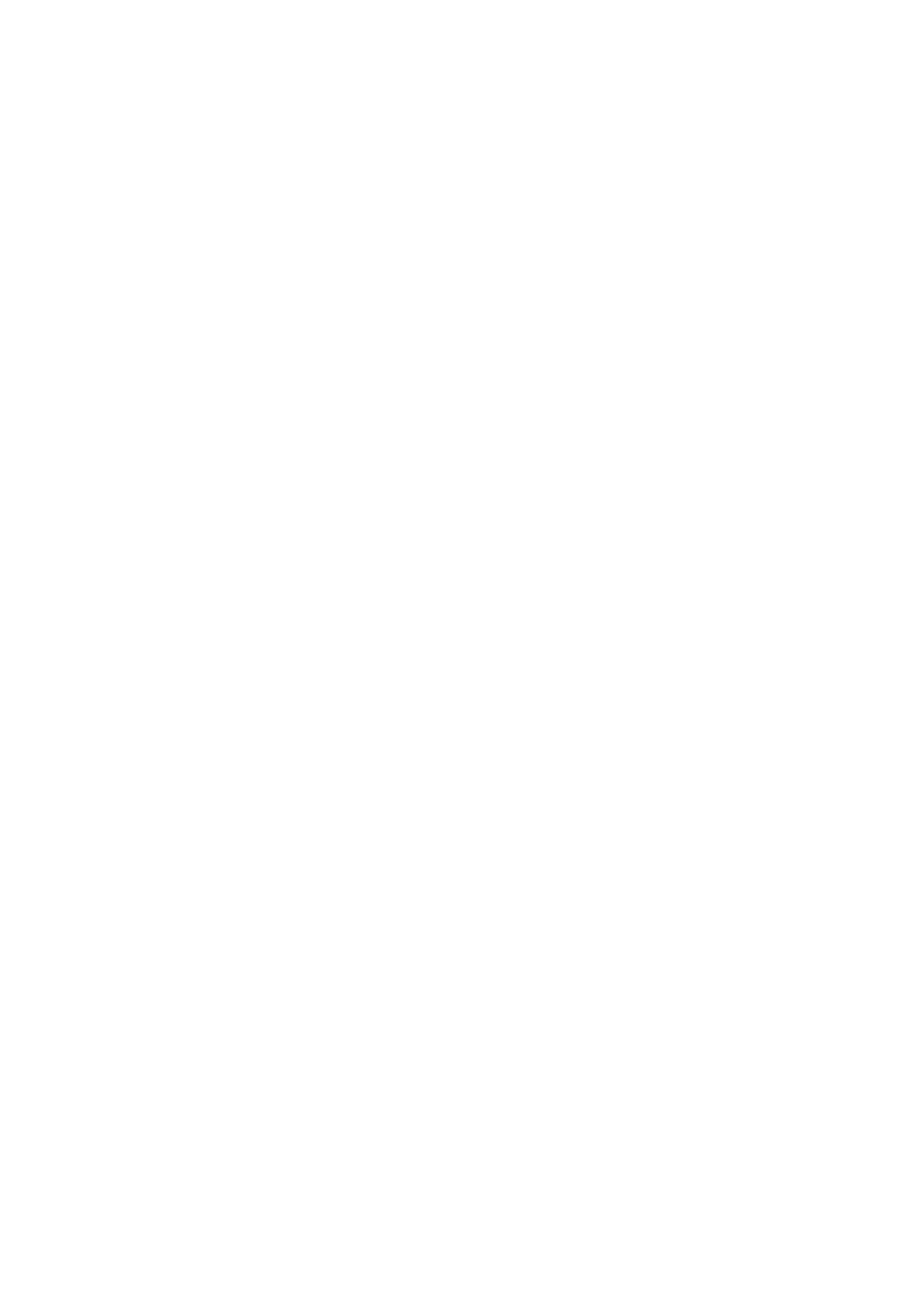#### **SOUTHEND ON SEA BOROUGH COUNCIL ESTIMATE FOR THE GENERAL FUND YEAR ENDING 31 MARCH 2019**

#### **SUMMARY OF GENERAL FUND REVENUE ESTIMATES**

|                                                       |                         | <b>Original</b> | <b>Probable</b> | <b>Original</b> |               |
|-------------------------------------------------------|-------------------------|-----------------|-----------------|-----------------|---------------|
|                                                       | <b>Appendix</b>         | <b>Estimate</b> | <b>Outturn</b>  | <b>Estimate</b> | <b>Budget</b> |
|                                                       |                         | 2017/18         | 2017/18         | 2018/19         | 2018/19       |
|                                                       |                         | £000            | £000            | £000            | £000          |
| <b>Portfolios</b>                                     |                         |                 |                 |                 |               |
| Leader                                                | $\overline{\mathbf{c}}$ | 2,387           | 2,229           | 2,676           | 2,676         |
| <b>Corporate &amp; Community Support Services</b>     | 3                       | 12,056          | 11,572          | 11,980          | 11,980        |
| Culture, Tourism & the Economy                        | 4                       | 12,593          | 13,275          | 12,646          | 12,646        |
| Transport, Waste & Regulatory Services                | 5                       | 22,394          | 21,847          | 22,406          | 22,406        |
| Housing, Planning & Sustainability                    | 6                       | 5,122           | 5,199           | 5,303           | 5,303         |
| Children & Learning                                   | 7                       | 26,237          | 28,518          | 26,569          | 26,569        |
| Health & Adult Social Care                            | 8                       | 38,948          | 39,260          | 39,120          | 39,120        |
| Technology                                            | 9                       | 4,383           | 4,593           | 4,467           | 4,467         |
|                                                       |                         |                 |                 |                 |               |
| <b>Sub Total</b>                                      |                         | 124,120         | 126,493         | 125,167         | 125,167       |
| <b>Capital Financing Removed</b>                      |                         | (18, 831)       | (18, 831)       | (18, 851)       | (18, 851)     |
| <b>Portfolio Net Expenditure</b>                      |                         | 105,289         | 107,662         | 106,316         | 106,316       |
| Levies                                                |                         | 590             | 590             | 638             | 638           |
| Contingency - General                                 |                         | 2,088           | 1,906           | 2,088           | 2,088         |
| - Pensions & Apprenticeship Levy                      |                         | 650             | 650             | 0               | 0             |
| - Transformation                                      |                         | 1,500           | 1,500           | 1,500           | 1,500         |
| - Benefits                                            |                         | 0               | 300             | 300             | 300           |
| - Inflation                                           |                         | 990             | 666             | 1,906           | 1,906         |
| Pensions Upfront Funding                              |                         | 7,467           | 7,467           | (3,734)         | (3,734)       |
| Financing costs                                       |                         | 16,594          | 7,516           | 11,380          | 11,380        |
| <b>Total net expenditure</b>                          |                         | 135,168         | 128,257         | 120,394         | 120,394       |
| Contribution to /(from) earmarked reserves            |                         | (12, 282)       | (9,277)         | 7,590           | 7,590         |
| Revenue Contribution to Capital                       |                         | 3,804           | 7,710           | 2,101           | 2,101         |
| Corporate on-going Investments                        | 10 & 11                 | 0               | 0               | 0               | 3,775         |
| Use of Better Care Fund Resources to fund Investments |                         |                 |                 |                 |               |
| and loss of grant                                     |                         | 0               | 0               | 0               | (1,803)       |
| <b>Proposed Savings</b>                               | 12 & 13                 | 0               | 0               | 0               | (7, 215)      |
| Non Service Specific Grants                           |                         | (3,537)         | (3,537)         | (1, 853)        | (1, 853)      |
| <b>Total Budget Requirement</b>                       |                         | 123,153         | 123,153         | 128,232         | 122,989       |
| Met from:                                             |                         |                 |                 |                 |               |
| <b>Revenue Support Grant</b>                          |                         | 14,681          |                 |                 | 10,318        |
| New Homes Bonus Returned Grant                        |                         | 78              |                 |                 | 0             |
| <b>Business Rates</b>                                 |                         | 20,375          |                 |                 | 21,924        |
| Business Rates Top up Grant                           |                         | 11,685          |                 |                 | 12,038        |
| <b>Council Tax</b>                                    |                         | 68,678          |                 |                 | 71,699        |
| <b>Adult Social Care Precept</b>                      |                         | 3,375           |                 |                 | 4,510         |
|                                                       |                         | 118,872         |                 |                 | 120,489       |
| <b>Collection Fund Surplus</b>                        |                         | 500             |                 |                 | 2,500         |
|                                                       |                         | 119,372         |                 |                 | 122,989       |
| Use of Earmarked Reserves                             |                         | 3,781           |                 |                 | 0             |
|                                                       |                         | 123,153         |                 |                 | 122,989       |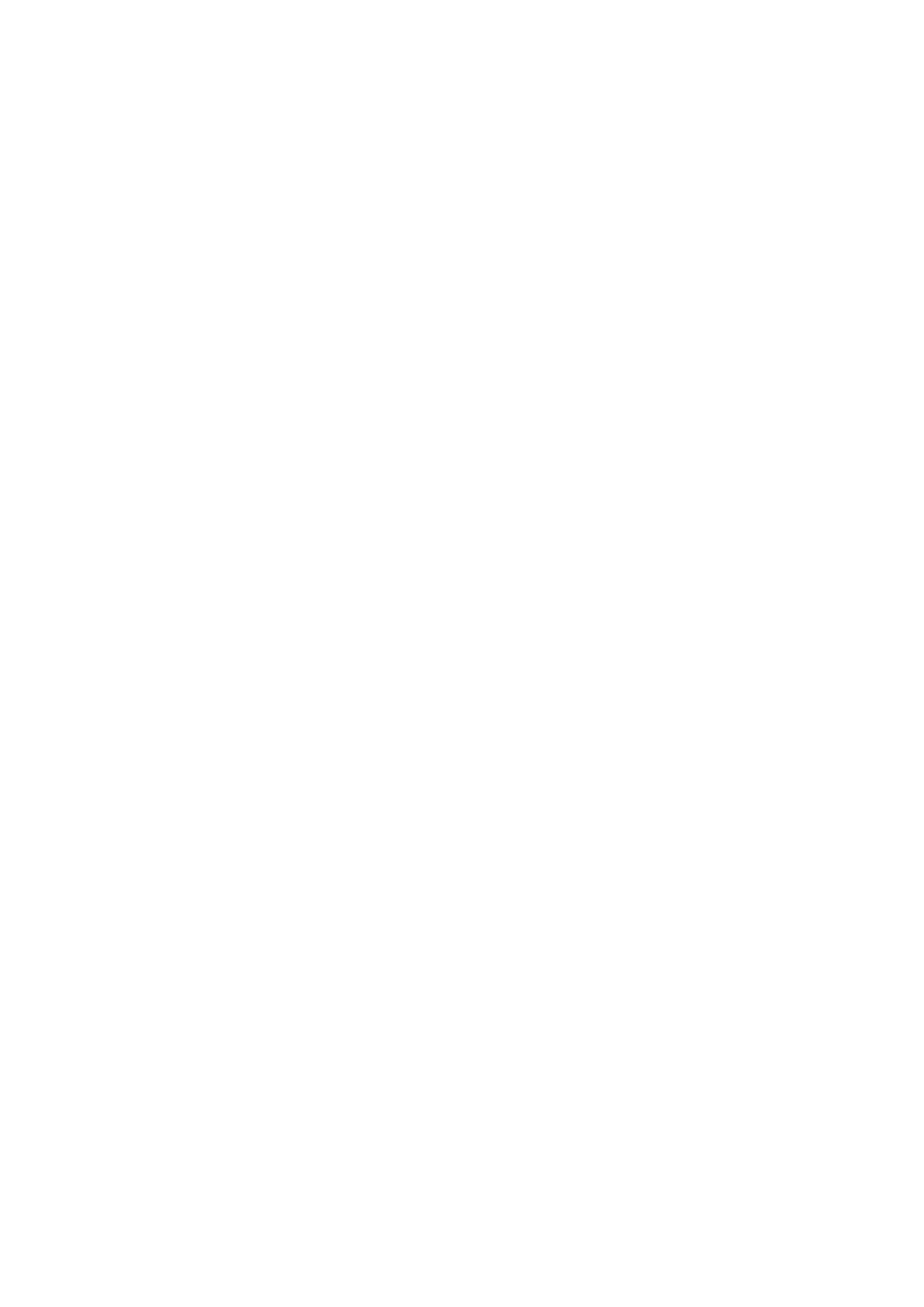# **LEADER**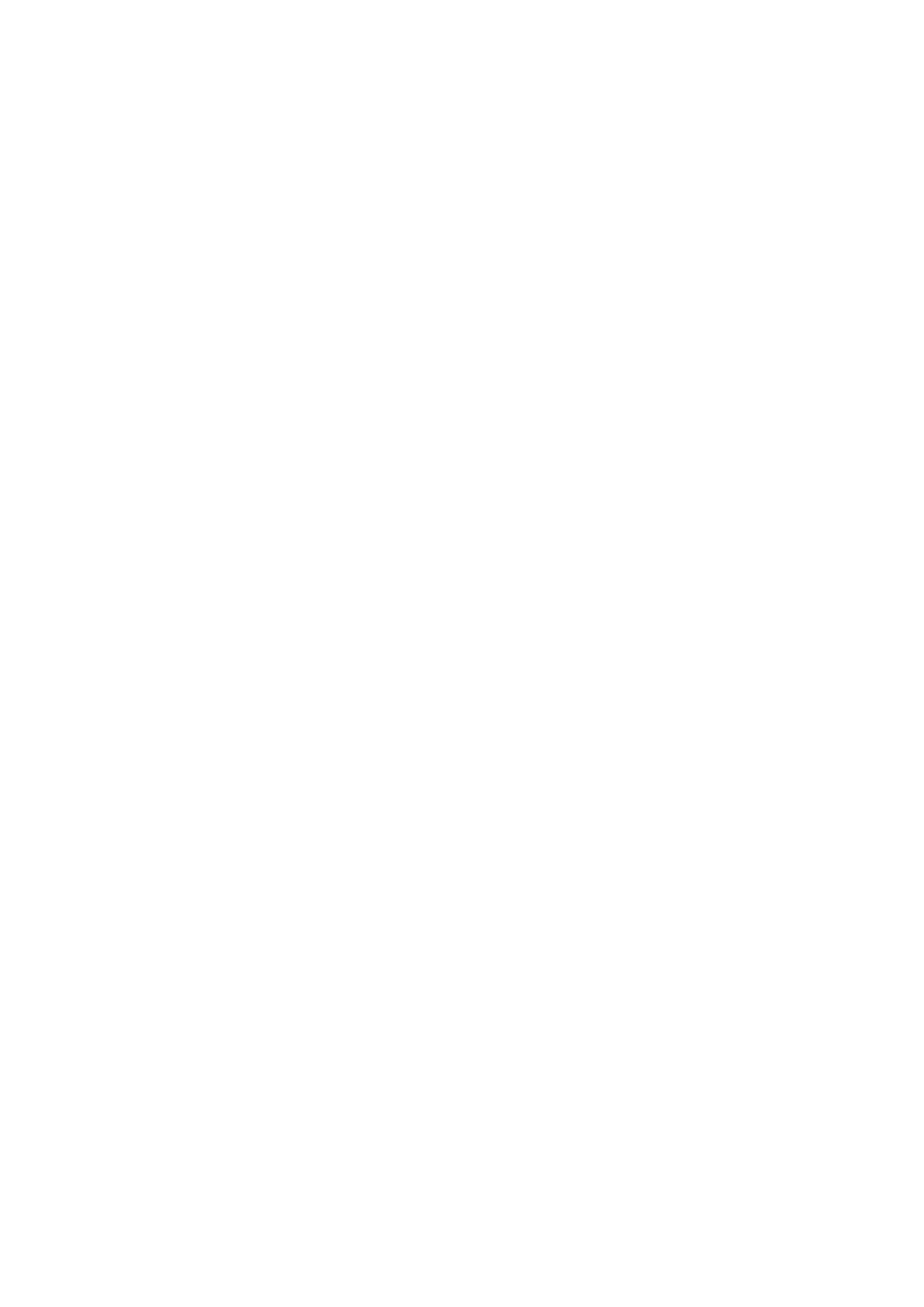#### **Leader Portfolio**

|                                       |                                    |                     |                               | 2017/18                            |                         |                               | 2018/19                            |                     |                               |  |
|---------------------------------------|------------------------------------|---------------------|-------------------------------|------------------------------------|-------------------------|-------------------------------|------------------------------------|---------------------|-------------------------------|--|
|                                       |                                    | Original            |                               |                                    | <b>Probable Outturn</b> |                               |                                    | <b>Budget</b>       |                               |  |
| <b>Objective Summary</b>              | <b>Gross</b><br><b>Expenditure</b> | <b>Total Income</b> | Net Expenditure<br>/ (Income) | <b>Gross</b><br><b>Expenditure</b> | <b>Total Income</b>     | Net Expenditure<br>/ (Income) | <b>Gross</b><br><b>Expenditure</b> | <b>Total Income</b> | Net Expenditure<br>/ (Income) |  |
|                                       | £000s                              | £000s               | £000s                         | £000s                              | £000s                   | £000s                         | £000s                              | £000s               | £000s                         |  |
| <b>Corporate Subscriptions</b>        | 73                                 | 0                   | 73                            | 73                                 |                         | 73                            | 85                                 |                     | 85                            |  |
| Corporate and Non Distributable Costs | 1,764                              | (180)               | 1,584                         | 1,485                              | (180)                   | 1,305                         | 2,001                              | (184)               | 1,817                         |  |
| <b>Emergency Planning</b>             | 85                                 | 0                   | 85                            | 85                                 |                         | 85                            | 82                                 |                     | 82                            |  |
| <b>Strategy and Performance</b>       | 645                                | 0                   | 645                           | 766                                |                         | 766                           | 692                                |                     | 692                           |  |
|                                       |                                    |                     |                               |                                    |                         |                               |                                    |                     |                               |  |
| Net Expenditure/(Income)              | 2,567                              | (180)               | 2,387                         | 2,409                              | (180)                   | 2,229                         | 2,860                              | (184)               | 2,676                         |  |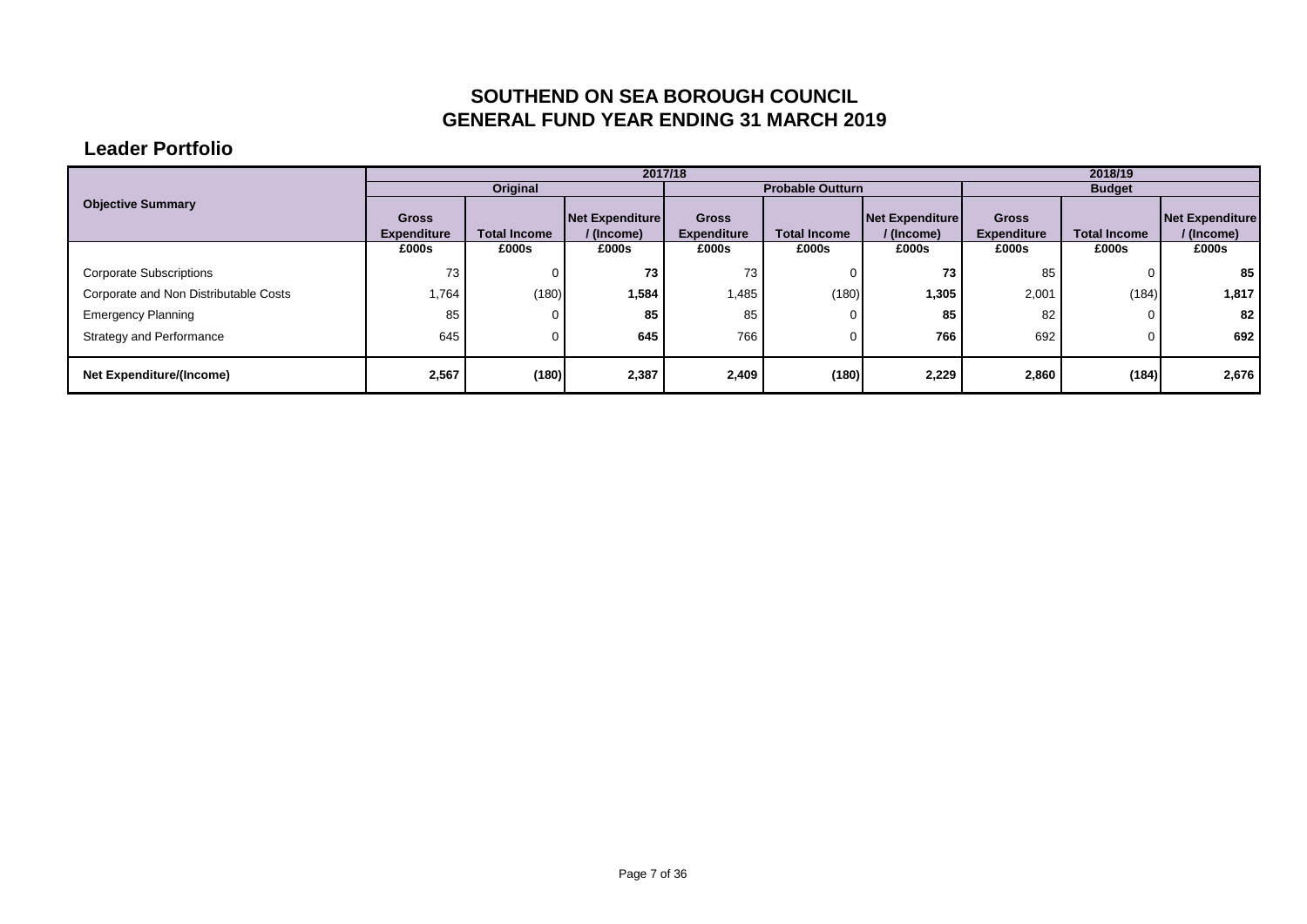## **Leader Portfolio**

|                                          |             | 2017/18                 | 2018/19       |
|------------------------------------------|-------------|-------------------------|---------------|
| <b>Subjective Summary</b>                | Original    | <b>Probable Outturn</b> | <b>Budget</b> |
|                                          | £000s       | £000s                   | £000s         |
| <b>Expenditure</b>                       |             |                         |               |
|                                          |             |                         |               |
| Employees                                | 1,536       | 1,592                   | 1,819         |
| Premises                                 | 3           | 3                       | 3             |
| Transport                                | 4           | 8                       | 7             |
| <b>Supplies &amp; Services</b>           | 621         | 608                     | 633           |
| <b>Third Party Payments</b>              | 190         | 0                       | 190           |
| <b>Transfer Payments</b>                 | 0           | 0                       | $\mathbf 0$   |
| Depreciation                             | 8           | 8                       | 8             |
| Special Items                            | 205         | 190                     | 200           |
| <b>Gross Expenditure</b>                 | 2,567       | 2,409                   | 2,860         |
|                                          |             |                         |               |
| Income                                   |             |                         |               |
| <b>Government Grants</b>                 | $\mathbf 0$ | 0                       | $\mathbf 0$   |
| Other Grants & Reimbursements            | 0           | 0                       | $\pmb{0}$     |
| <b>Sales</b>                             | 0           | 0                       | 0             |
| Fees & Charges                           | 0           | 0                       | $\mathbf 0$   |
| Rents                                    | 0           | 0                       | 0             |
| Interest                                 | 0           | 0                       | 0             |
| <b>Investment Asset Revaluation Gain</b> | $\mathbf 0$ | 0                       | 0             |
| <b>Government Capital Grants</b>         | 0           | 0                       | $\mathbf 0$   |
| Recharges to Housing Revenue Account     | (180)       | (180)                   | (184)         |
| Other Internal Charges                   | $\mathbf 0$ | 0                       | $\mathbf 0$   |
| <b>Total Income</b>                      | (180)       | (180)                   | (184)         |
| <b>Net Expenditure/(Income)</b>          | 2,387       | 2,229                   | 2,676         |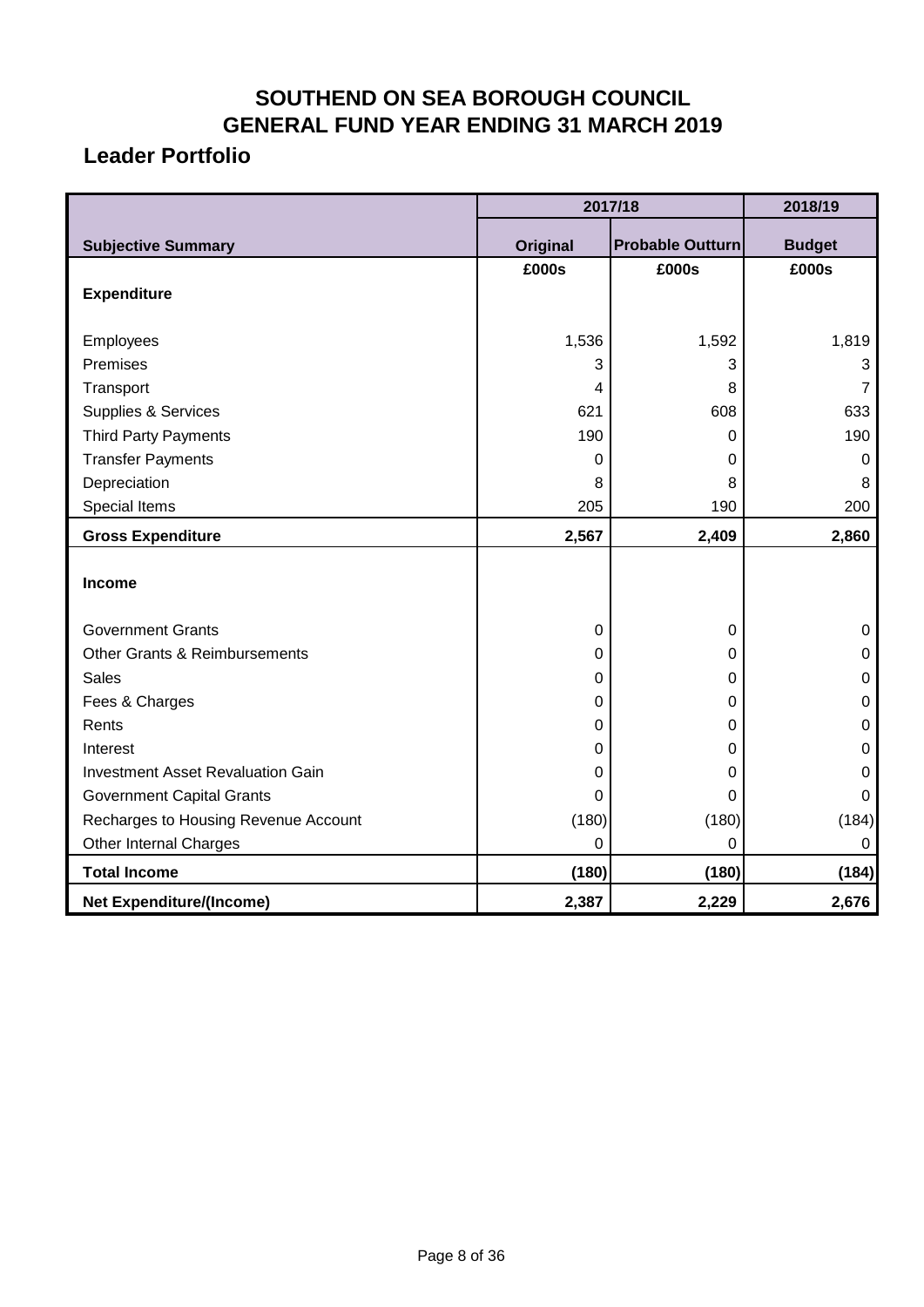# **CORPORATE AND COMMUNITY SUPPORT SERVICES**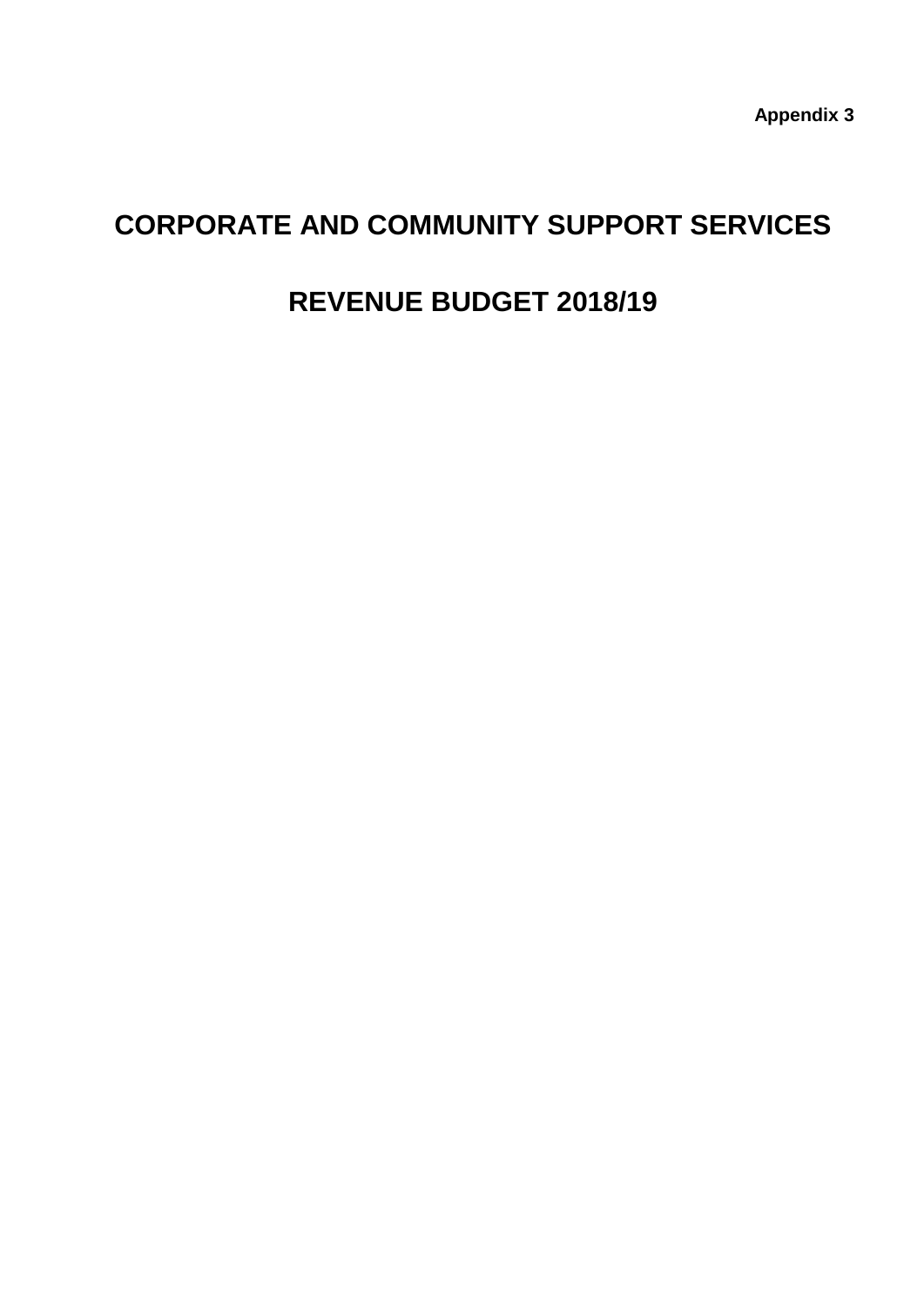## **Corporate and Community Support Services Portfolio**

|                                                  |                    |                     | 2017/18                |                    |                         |                        |                    | 2018/19             |                        |  |
|--------------------------------------------------|--------------------|---------------------|------------------------|--------------------|-------------------------|------------------------|--------------------|---------------------|------------------------|--|
|                                                  |                    | Original            |                        |                    | <b>Probable Outturn</b> |                        |                    | <b>Budget</b>       |                        |  |
| <b>Objective Summary</b>                         | <b>Gross</b>       |                     | <b>Net Expenditure</b> | <b>Gross</b>       |                         | <b>Net Expenditure</b> | <b>Gross</b>       |                     | <b>Net Expenditure</b> |  |
|                                                  | <b>Expenditure</b> | <b>Total Income</b> | / (Income)             | <b>Expenditure</b> | <b>Total Income</b>     | / (Income)             | <b>Expenditure</b> | <b>Total Income</b> | / (Income)             |  |
|                                                  | £000s              | £000s               | £000s                  | £000s              | £000s                   | £000s                  | £000s              | £000s               | £000s                  |  |
|                                                  |                    |                     |                        |                    |                         |                        |                    |                     |                        |  |
| Department of the Chief Executive                | 771                | 0                   | 771                    | 599                | 0                       | 599                    | 634                | $\Omega$            | 634                    |  |
| Accountancy                                      | 2,071              | (352)               | 1,719                  | 2,012              | (368)                   | 1,644                  | 2,131              | (295)               | 1,836                  |  |
| <b>Accounts Payable</b>                          | 126                | (5)                 | 121                    | 106                | (5)                     | 101                    | 119                | (4)                 | 115                    |  |
| <b>Accounts Receivable</b>                       | 185                | (75)                | 110                    | 185                | (75)                    | 110                    | 190                | (77)                | 113                    |  |
| Insurance                                        | 155                | (245)               | (90)                   | 155                | (245)                   | (90)                   | 162                | (247)               | (85)                   |  |
| <b>Asset Management</b>                          | 383                | (5)                 | 378                    | 354                | (16)                    | 338                    | 416                | (16)                | 400                    |  |
| Community Centres and Club 60                    | 104                | (1)                 | 103                    | 104                | (1)                     | 103                    | 104                | (1)                 | 103                    |  |
| Corporate and Industrial Estates                 | 430                | (2,611)             | (2, 181)               | 459                | (2,861)                 | (2, 402)               | 458                | (2,919)             | (2, 461)               |  |
| Council Tax Admin                                | 854                | (595)               | 259                    | 974                | (805)                   | 169                    | 869                | (607)               | 262                    |  |
| Non Domestic Rates Collection                    | 165                | (305)               | (140)                  | 185                | (305)                   | (120)                  | 199                | (306)               | (107)                  |  |
| Housing Benefit and Council Tax Benefit<br>Admin | 1,990              | (1, 195)            | 795                    | 1,803              | (1, 241)                | 562                    | 1,711              | (1, 195)            | 516                    |  |
| <b>Rent Benefit Payments</b>                     | 98,947             | (99,050)            | (103)                  | 91,582             | (91, 685)               | (103)                  | 91,582             | (91, 685)           | (103)                  |  |
| <b>Internal Audit</b>                            | 835                | (188)               | 647                    | 835                | (188)                   | 647                    | 999                | (323)               | 676                    |  |
| <b>Buildings Management</b>                      | 2,779              | (114)               | 2,665                  | 3,061              | (114)                   | 2,947                  | 3,008              | (116)               | 2,892                  |  |
| Cemeteries and Crematorium                       | 1,263              | (2, 525)            | (1, 262)               | 1,282              | (2, 475)                | (1, 193)               | 1,287              | (2, 566)            | (1, 279)               |  |
| <b>Customer Services Centre</b>                  | 1,985              | (290)               | 1,695                  | 1,969              | (290)                   | 1,679                  | 2,065              | (295)               | 1,770                  |  |
| Dial A Ride Service                              | 122                | (19)                | 103                    | 106                | (19)                    | 87                     | 105                | (19)                | 86                     |  |
| Registration of Births Deaths and Marriages      | 329                | (371)               | (42)                   | 329                | (371)                   | (42)                   | 330                | (378)               | (48)                   |  |
| <b>Transport Management</b>                      | 26                 | 0                   | 26                     | 26                 | 0                       | 26                     | 6                  | $\Omega$            | 6                      |  |
| <b>Vehicle Fleet</b>                             | 527                | (344)               | 183                    | 523                | (344)                   | 179                    | 548                | (344)               | 204                    |  |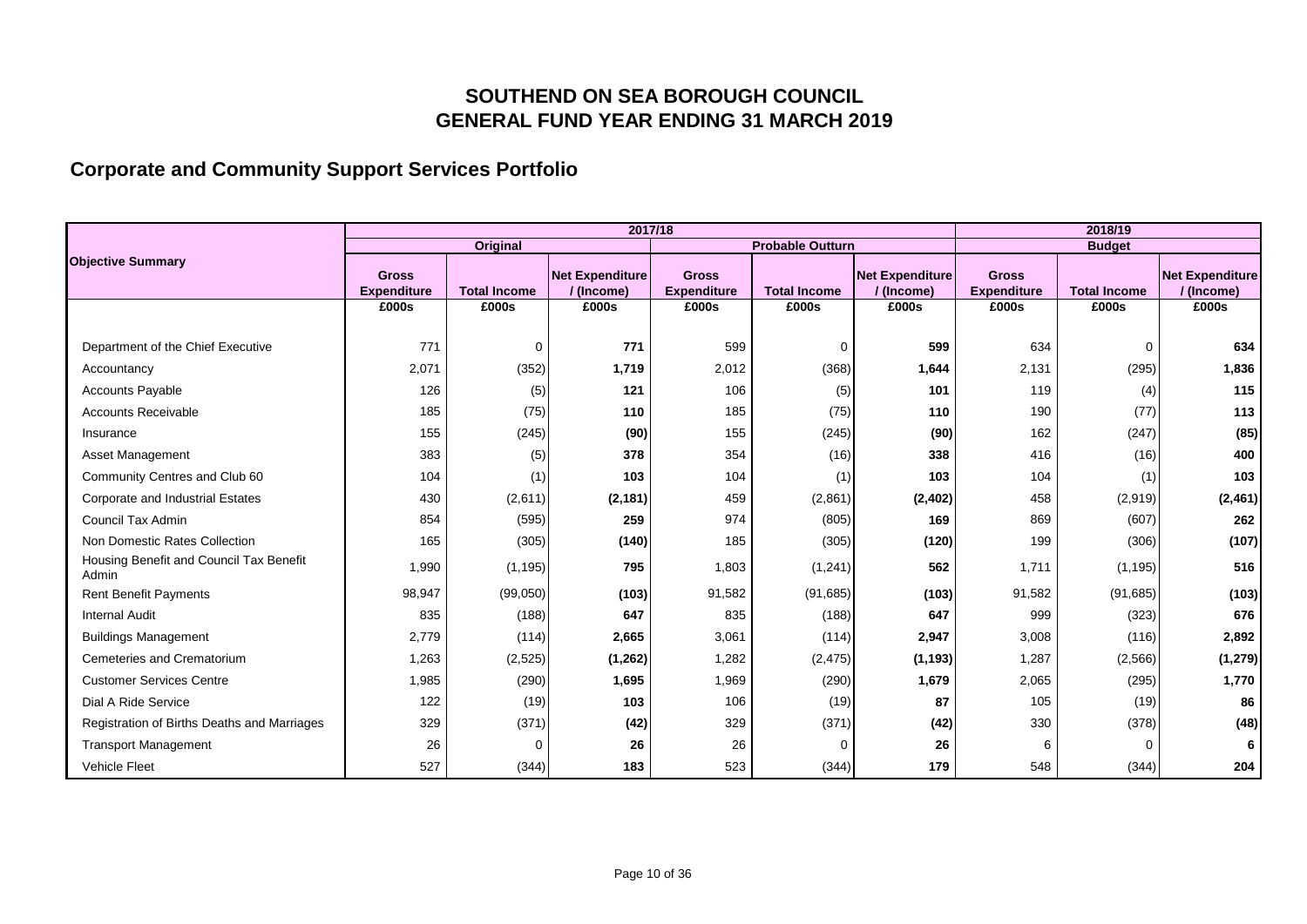## **Corporate and Community Support Services Portfolio**

|                                       |                                    |                     |                                    | 2017/18                            |                         |                                     |                                    | 2018/19             |                                      |  |
|---------------------------------------|------------------------------------|---------------------|------------------------------------|------------------------------------|-------------------------|-------------------------------------|------------------------------------|---------------------|--------------------------------------|--|
|                                       |                                    | Original            |                                    |                                    | <b>Probable Outturn</b> |                                     |                                    | <b>Budget</b>       |                                      |  |
| <b>Objective Summary</b>              | <b>Gross</b><br><b>Expenditure</b> | <b>Total Income</b> | <b>Net Expenditure</b><br>(Income) | <b>Gross</b><br><b>Expenditure</b> | <b>Total Income</b>     | <b>Net Expenditure</b><br>/(Income) | <b>Gross</b><br><b>Expenditure</b> | <b>Total Income</b> | <b>Net Expenditure</b><br>/ (Income) |  |
|                                       | £000s                              | £000s               | £000s                              | £000s                              | £000s                   | £000s                               | £000s                              | £000s               | £000s                                |  |
|                                       |                                    |                     |                                    |                                    |                         |                                     |                                    |                     |                                      |  |
| Partnership Team                      | 277                                |                     | 277                                | 266                                | $\mathbf 0$             | 266                                 | 231                                | $\Omega$            | 231                                  |  |
| <b>Support To Voluntary Sector</b>    | 779                                |                     | 779                                | 764                                | 0                       | 764                                 | 811                                |                     | 811                                  |  |
| <b>Human Resources</b>                | 1,745                              | (497)               | 1,248                              | 1,833                              | (505)                   | 1,328                               | 1,815                              | (505)               | 1,310                                |  |
| People and Organisational Development | 406                                | (91)                | 315                                | 430                                | (115)                   | 315                                 | 414                                | (115)               | 299                                  |  |
| <b>Tickfield Training Centre</b>      | 290                                | (97)                | 193                                | 291                                | (97)                    | 194                                 | 373                                | (150)               | 223                                  |  |
| <b>Democratic Services Support</b>    | 354                                |                     | 354                                | 349                                | 0                       | 349                                 | 371                                | ∩                   | 371                                  |  |
| Mayoralty                             | 185                                |                     | 185                                | 204                                | 0                       | 204                                 | 179                                | $\Omega$            | 179                                  |  |
| Member Support                        | 705                                |                     | 705                                | 710                                | $\mathbf 0$             | 710                                 | 730                                | 0                   | 730                                  |  |
| Elections and Electoral Registration  | 352                                |                     | 352                                | 276                                | $\Omega$                | 276                                 | 354                                |                     | 354                                  |  |
| Local Land Charges                    | 192                                | (297)               | (105)                              | 192                                | (297)                   | (105)                               | 197                                | (297)               | (100)                                |  |
| <b>Legal Services</b>                 | 1,170                              | (243)               | 927                                | 1,351                              | (233)                   | 1,118                               | 1,308                              | (245)               | 1,063                                |  |
| <b>Corporate Procurement</b>          | 610                                |                     | 610                                | 610                                | $\Omega$                | 610                                 | 621                                |                     | 621                                  |  |
| Property Management and Maintenance   | 568                                | (109)               | 459                                | 411                                | (109)                   | 302                                 | 469                                | (111)               | 358                                  |  |
|                                       |                                    |                     |                                    |                                    |                         |                                     |                                    |                     |                                      |  |
| <b>Net Expenditure/(Income)</b>       | 121,680                            | (109, 624)          | 12,056                             | 114,336                            | (102, 764)              | 11,572                              | 114,796                            | (102, 816)          | 11,980                               |  |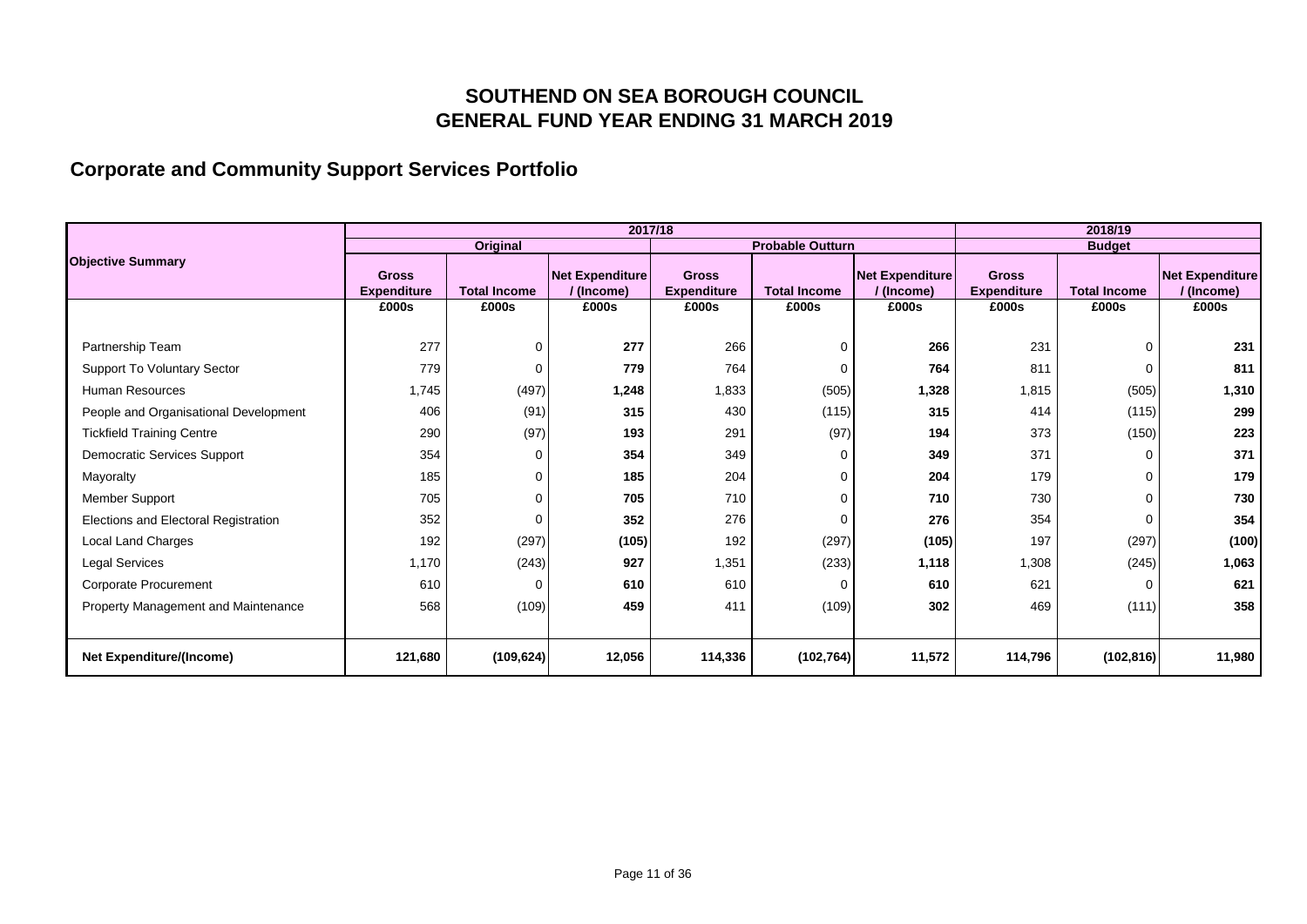## **Corporate and Community Support Services Portfolio**

|                                      |                 | 2017/18                 | 2018/19       |
|--------------------------------------|-----------------|-------------------------|---------------|
| <b>Subjective Summary</b>            | <b>Original</b> | <b>Probable Outturn</b> | <b>Budget</b> |
|                                      | £000s           | £000s                   | £000s         |
| <b>Expenditure</b>                   |                 |                         |               |
| Employees                            | 14,531          | 14,380                  | 15,095        |
| Premises                             | 1,765           | 1,950                   | 1,847         |
| Transport                            | 387             | 387                     | 388           |
| Supplies & Services                  | 4,639           | 4,981                   | 4,886         |
| <b>Third Party Payments</b>          | 126             | 271                     | 213           |
| <b>Transfer Payments</b>             | 98,504          | 90,639                  | 90,639        |
| Depreciation                         | 1,728           | 1,728                   | 1,728         |
| <b>Gross Expenditure</b>             | 121,680         | 114,336                 | 114,796       |
|                                      |                 |                         |               |
| <b>Income</b>                        |                 |                         |               |
| <b>Government Grants</b>             | (95, 958)       | (88, 312)               | (88, 311)     |
| Other Grants & Reimbursements        | (4, 791)        | (4,909)                 | (4, 832)      |
| <b>Sales</b>                         | (40)            | (40)                    | (5)           |
| Fees & Charges                       | (5, 447)        | (5,839)                 | (5,958)       |
| Rents                                | (2,626)         | (2,876)                 | (2,934)       |
| Interest                             | 0               | 0                       | 0             |
| <b>Government Capital Grants</b>     | 0               | 0                       | $\Omega$      |
| Recharges to Housing Revenue Account | (237)           | (237)                   | (242)         |
| Other Internal Charges               | (525)           | (551)                   | (534)         |
| <b>Total Income</b>                  | (109, 624)      | (102, 764)              | (102, 816)    |
| <b>Net Expenditure/(Income)</b>      | 12,056          | 11,572                  | 11,980        |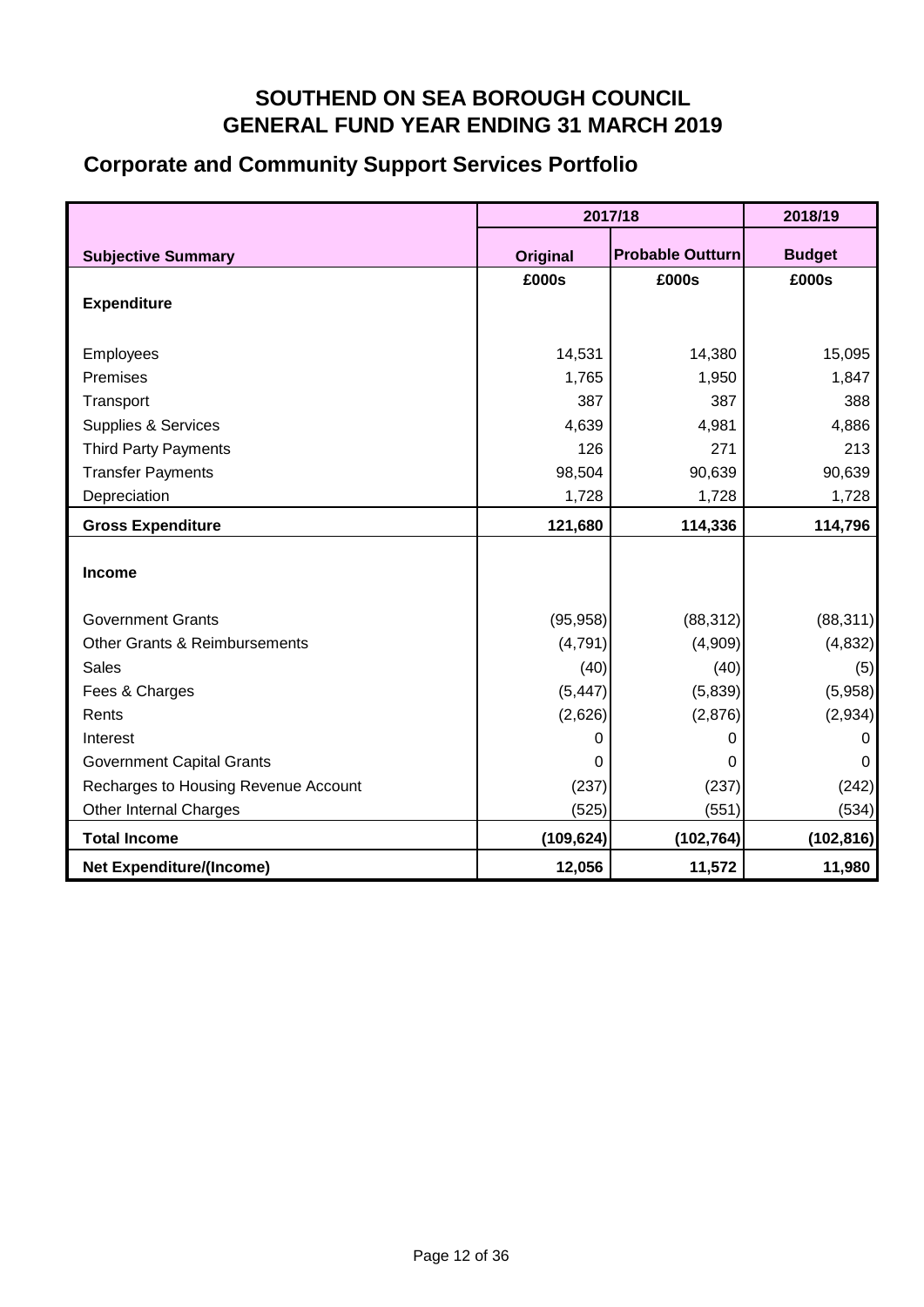# **CULTURE, TOURISM AND THE ECONOMY**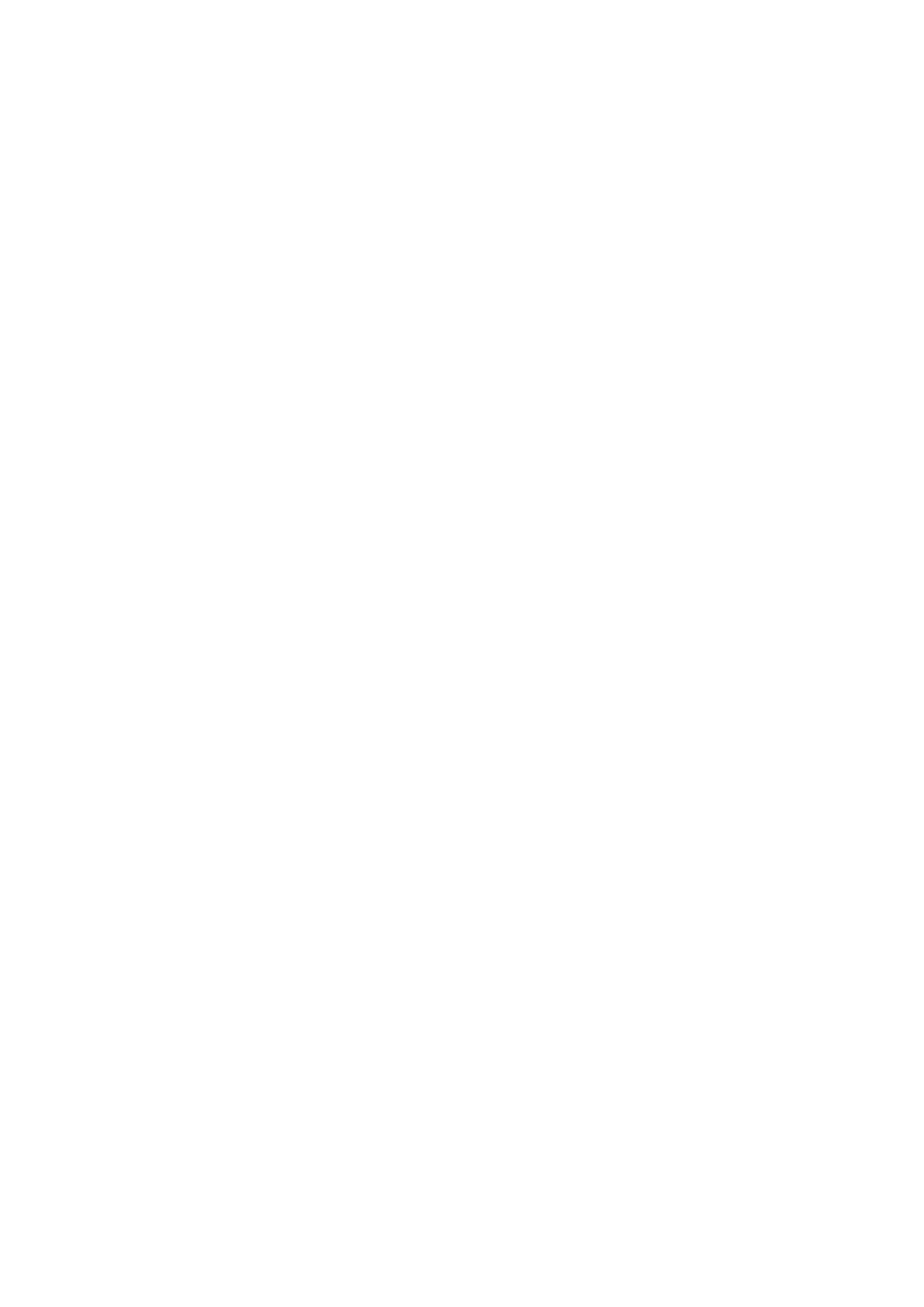### **Culture, Tourism and the Economy Portfolio**

|                                                                                  |                                    |                     | 2017/18                       |                                    |                         |                                      |                                    | 2018/19             |                               |
|----------------------------------------------------------------------------------|------------------------------------|---------------------|-------------------------------|------------------------------------|-------------------------|--------------------------------------|------------------------------------|---------------------|-------------------------------|
|                                                                                  |                                    | Original            |                               |                                    | <b>Probable Outturn</b> |                                      |                                    | <b>Budget</b>       |                               |
| <b>Objective Summary</b>                                                         | <b>Gross</b><br><b>Expenditure</b> | <b>Total Income</b> | Net Expenditure<br>/ (Income) | <b>Gross</b><br><b>Expenditure</b> | <b>Total Income</b>     | <b>Net Expenditure</b><br>/ (Income) | <b>Gross</b><br><b>Expenditure</b> | <b>Total Income</b> | Net Expenditure<br>/ (Income) |
|                                                                                  | £000s                              | £000s               | £000s                         | £000s                              | £000s                   | £000s                                | £000s                              | £000s               | £000s                         |
| <b>Arts Development</b>                                                          | 554                                | (305)               | 249                           | 533                                | (262)                   | 271                                  | 501                                | (233)               | 268                           |
| <b>Amenity Services Organisation</b>                                             | 3,615                              | (670)               | 2,945                         | 3,683                              | (634)                   | 3,049                                | 3,673                              | (683)               | 2,990                         |
| <b>Culture Management</b>                                                        | 66                                 | (6)                 | 60                            | 305                                | (14)                    | 291                                  | 146                                | (6)                 | 140                           |
| <b>Library Service</b>                                                           | 3,395                              | (394)               | 3,001                         | 3,418                              | (394)                   | 3,024                                | 3,395                              | (397)               | 2,998                         |
| <b>Museums And Art Gallery</b>                                                   | 1,135                              | (68)                | 1,067                         | 1,121                              | (68)                    | 1,053                                | 1,169                              | (69)                | 1,100                         |
| Parks And Amenities Management                                                   | 1,693                              | (665)               | 1,028                         | 1,584                              | (450)                   | 1,134                                | 1,686                              | (677)               | 1,009                         |
| Sports Development                                                               | 53                                 | 0                   | 53                            | 53                                 | $\Omega$                | 53                                   | 54                                 | $\Omega$            | 54                            |
| Sport and Leisure Facilities                                                     | 615                                | (304)               | 311                           | 615                                | (304)                   | 311                                  | 617                                | (304)               | 313                           |
| <b>Southend Theatres</b>                                                         | 849                                | (27)                | 822                           | 849                                | (27)                    | 822                                  | 849                                | (27)                | 822                           |
| Resort Services Pier and Foreshore and Southend<br><b>Marine Activity Centre</b> | 2,689                              | (884)               | 1,805                         | 2,814                              | (934)                   | 1,880                                | 2,721                              | (902)               | 1,819                         |
| Tourism                                                                          | 136                                | (18)                | 118                           | 58                                 | (18)                    | 40                                   | 58                                 | (18)                | 40                            |
| Economic Development                                                             | 571                                | (250)               | 321                           | 622                                | (250)                   | 372                                  | 1,041                              | (689)               | 352                           |
| <b>Town Centre</b>                                                               | 210                                | (59)                | 151                           | 208                                | (59)                    | 149                                  | 210                                | (59)                | 151                           |
| <b>Better Queensway</b>                                                          | $\mathbf 0$                        | 0                   | 0                             | 44                                 | $\mathbf 0$             | 44                                   | $\Omega$                           | $\Omega$            | $\mathbf{0}$                  |
| <b>Climate Change</b>                                                            | 106                                | (43)                | 63                            | 203                                | (5)                     | 198                                  | 111                                | (139)               | (28)                          |
| <b>Closed Circuit Television</b>                                                 | 450                                | (32)                | 418                           | 450                                | (32)                    | 418                                  | 467                                | (33)                | 434                           |
| <b>Community Safety</b>                                                          | 213                                | (32)                | 181                           | 198                                | (32)                    | 166                                  | 216                                | (32)                | 184                           |
|                                                                                  |                                    |                     |                               |                                    |                         |                                      |                                    |                     |                               |
| <b>Net Expenditure/(Income)</b>                                                  | 16,350                             | (3,757)             | 12,593                        | 16,758                             | (3, 483)                | 13,275                               | 16,914                             | (4, 268)            | 12,646                        |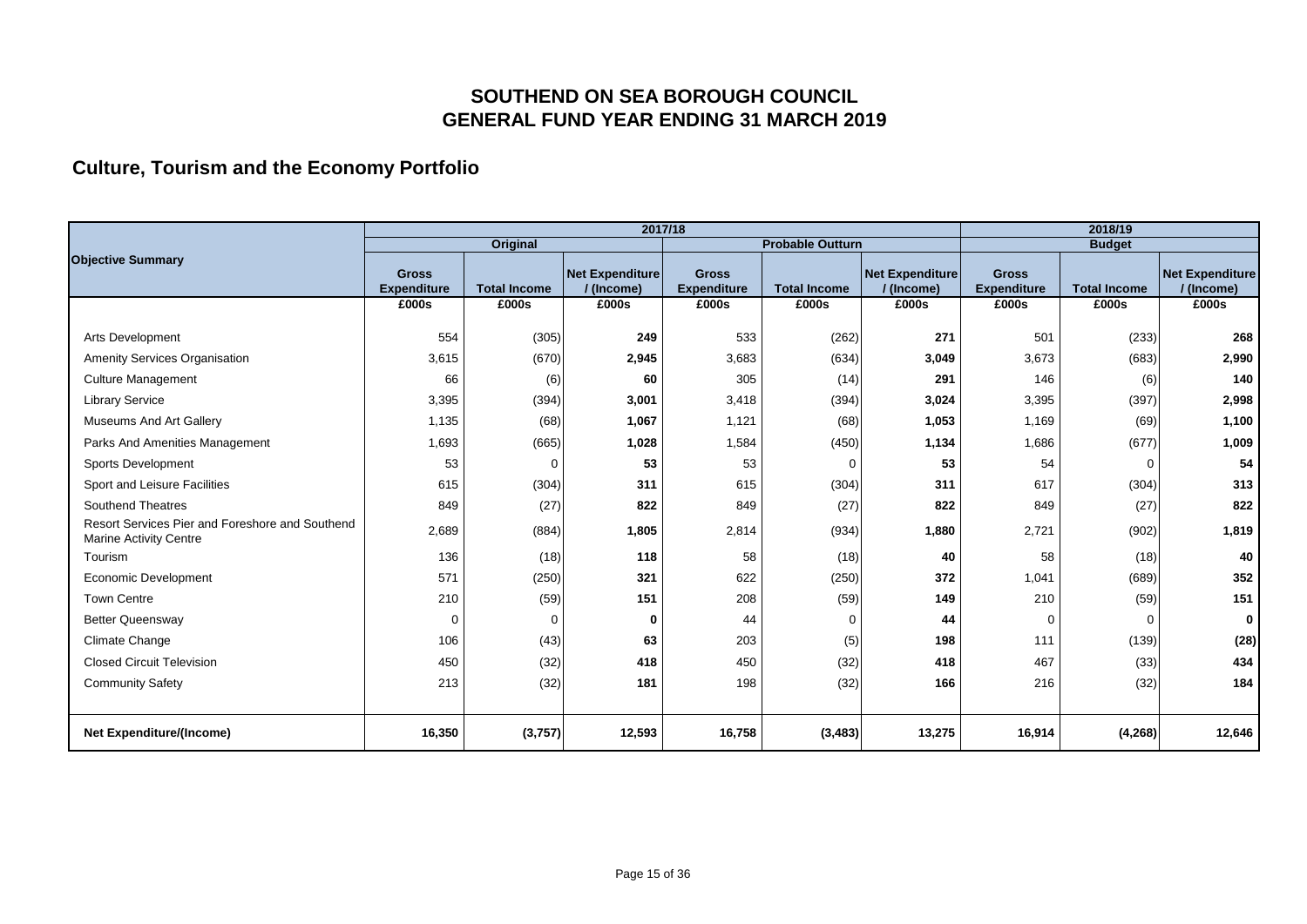## **Culture, Tourism and the Economy Portfolio**

|                                          |                 | 2017/18                 | 2018/19       |
|------------------------------------------|-----------------|-------------------------|---------------|
| <b>Subjective Summary</b>                | <b>Original</b> | <b>Probable Outturn</b> | <b>Budget</b> |
|                                          | £000s           | £000s                   | £000s         |
| <b>Expenditure</b>                       |                 |                         |               |
| Employees                                | 7,800           | 7,682                   | 8,504         |
| Premises                                 | 1,775           | 1,914                   | 1,790         |
| Transport                                | 519             | 520                     | 441           |
| <b>Supplies &amp; Services</b>           | 1,662           | 1,969                   | 1,608         |
| <b>Third Party Payments</b>              | 1,103           | 1,182                   | 1,080         |
| <b>Transfer Payments</b>                 | 0               | 0                       | 0             |
| Depreciation                             | 3,491           | 3,491                   | 3,491         |
| <b>Gross Expenditure</b>                 | 16,350          | 16,758                  | 16,914        |
|                                          |                 |                         |               |
| <b>Income</b>                            |                 |                         |               |
|                                          |                 |                         |               |
| <b>Government Grants</b>                 | 0               | 0                       | $\Omega$      |
| <b>Other Grants &amp; Reimbursements</b> | (772)           | (728)                   | (1, 138)      |
| <b>Sales</b>                             | (137)           | (142)                   | (138)         |
| Fees & Charges                           | (2, 777)        | (2, 542)                | (2,926)       |
| Rents                                    | (19)            | (19)                    | (14)          |
| Interest                                 | 0               | 0                       | 0             |
| <b>Government Capital Grants</b>         | (52)            | (52)                    | (52)          |
| Recharges to Housing Revenue Account     | 0               | 0                       | 0             |
| Other Internal Charges                   | 0               | 0                       | 0             |
| <b>Total Income</b>                      | (3,757)         | (3, 483)                | (4, 268)      |
| <b>Net Expenditure/(Income)</b>          | 12,593          | 13,275                  | 12,646        |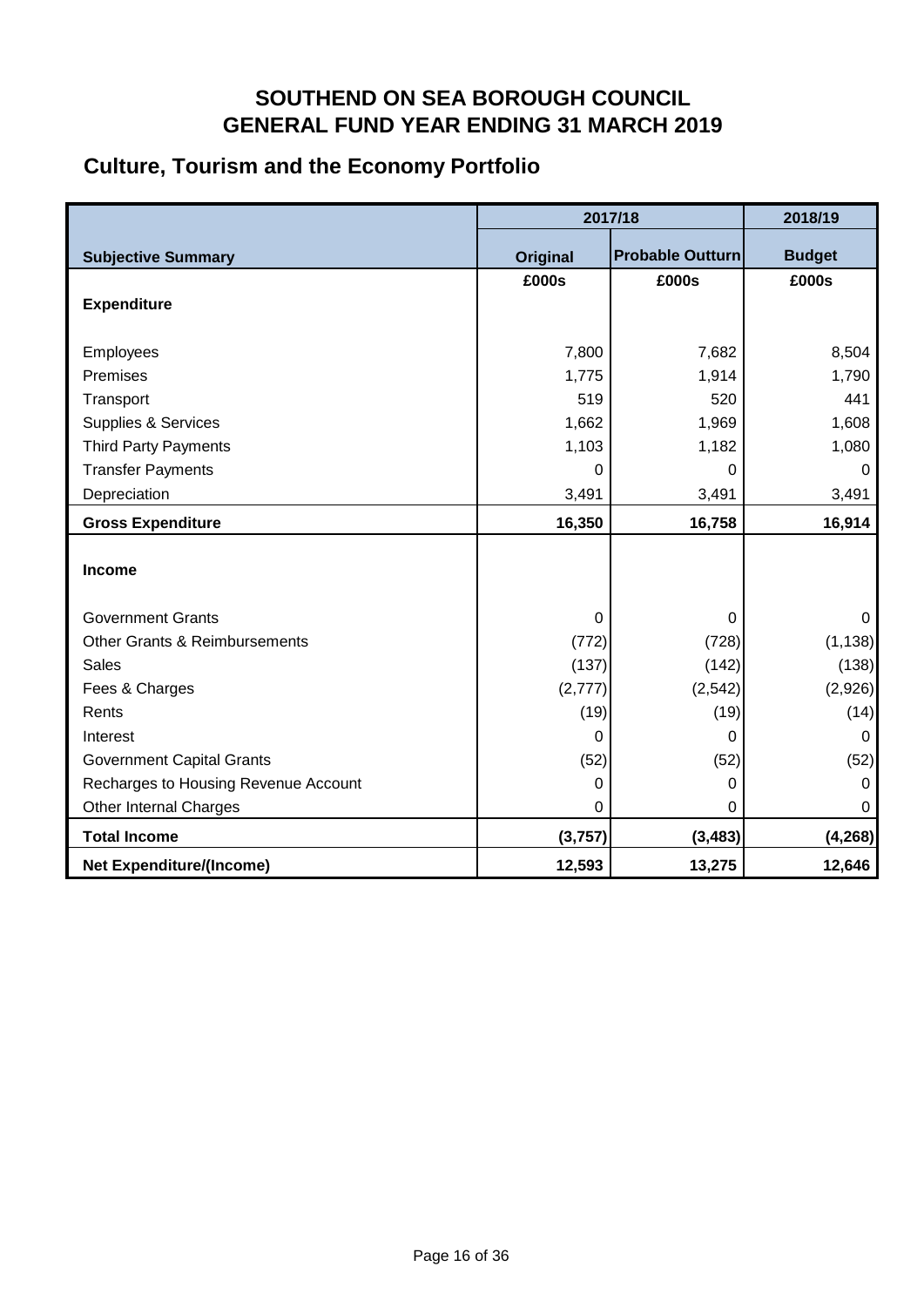# **TRANSPORT, WASTE and REGULATORY SERVICES**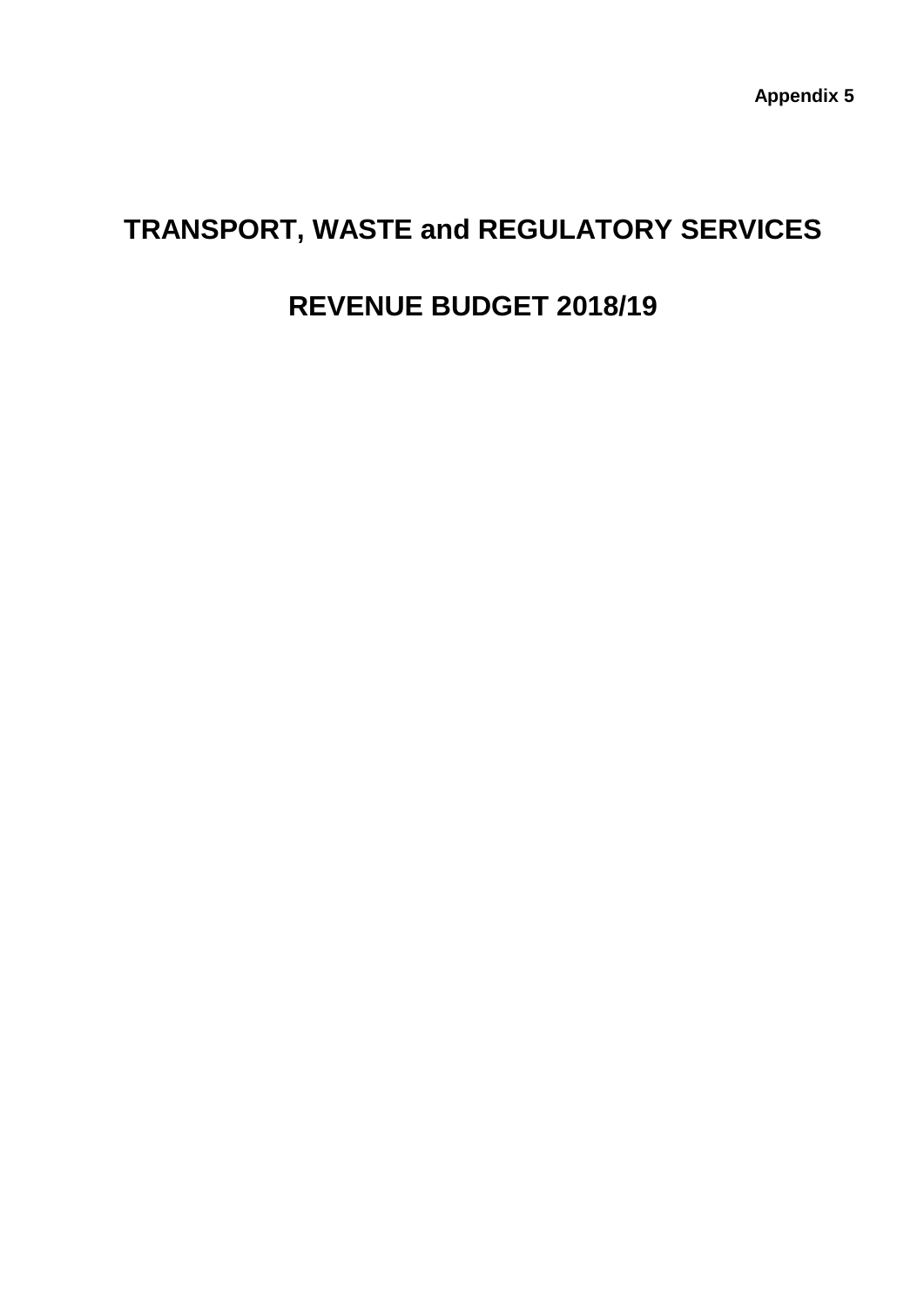### **Transport, Waste & Regulatory Services Portfolio**

|                                                 |                                    |                     | 2017/18                             |                                    |                         |                                      |                                    | 2018/19             |                                      |
|-------------------------------------------------|------------------------------------|---------------------|-------------------------------------|------------------------------------|-------------------------|--------------------------------------|------------------------------------|---------------------|--------------------------------------|
|                                                 |                                    | <b>Original</b>     |                                     |                                    | <b>Probable Outturn</b> |                                      |                                    | <b>Budget</b>       |                                      |
| <b>Objective Summary</b>                        | <b>Gross</b><br><b>Expenditure</b> | <b>Total Income</b> | <b>Net Expenditure</b><br>/(Income) | <b>Gross</b><br><b>Expenditure</b> | <b>Total Income</b>     | <b>Net Expenditure</b><br>/ (Income) | <b>Gross</b><br><b>Expenditure</b> | <b>Total Income</b> | <b>Net Expenditure</b><br>/ (Income) |
|                                                 | £000s                              | £000s               | £000s                               | £000s                              | £000s                   | £000s                                | £000s                              | £000s               | £000s                                |
| <b>Transport</b>                                |                                    |                     |                                     |                                    |                         |                                      |                                    |                     |                                      |
| <b>Highways Maintenance</b>                     | 9,830                              | (2,048)             | 7,782                               | 9,943                              | (1,994)                 | 7,949                                | 10,048                             | (2,049)             | 7,999                                |
| <b>Bridges and Structural Engineering</b>       | 412                                | $\Omega$            | 412                                 | 412                                | $\Omega$                | 412                                  | 412                                | U                   | 412                                  |
| Decriminalised Parking                          | 1,157                              | (1,666)             | (509)                               | 1,301                              | (1,666)                 | (365)                                | 1,171                              | (1,699)             | (528)                                |
| Car Parking Management                          | 1,031                              | (6, 485)            | (5, 454)                            | 1,266                              | (6,640)                 | (5, 374)                             | 1,121                              | (6, 617)            | (5, 496)                             |
| <b>Concessionary Fares</b>                      | 3,217                              | $\Omega$            | 3,217                               | 3,307                              | 0                       | 3,307                                | 3,307                              | 0                   | 3,307                                |
| Passenger Transport                             | 400                                | (64)                | 336                                 | 485                                | (49)                    | 436                                  | 396                                | (65)                | 331                                  |
| Road Safety and School Crossing                 | 234                                | $\Omega$            | 234                                 | 206                                | $\Omega$                | 206                                  | 229                                | $\Omega$            | 229                                  |
| <b>Transport Planning</b>                       | 599                                | (854)               | (255)                               | 1,713                              | (1,869)                 | (156)                                | 1,672                              | (1,990)             | (318)                                |
| <b>Traffic and Parking Management</b>           | 503                                | (5)                 | 498                                 | 537                                | (5)                     | 532                                  | 470                                | (5)                 | 465                                  |
|                                                 |                                    |                     |                                     |                                    |                         |                                      |                                    |                     |                                      |
| <b>Waste and Cleansing</b>                      |                                    |                     |                                     |                                    |                         |                                      |                                    |                     |                                      |
| <b>Public Conveniences</b>                      | 550                                | $\mathbf 0$         | 550                                 | 520                                | $\mathbf 0$             | 520                                  | 555                                | 0                   | 555                                  |
| <b>Waste Collection</b>                         | 4,393                              | $\mathbf 0$         | 4,393                               | 4,815                              | $\Omega$                | 4,815                                | 4,395                              | $\mathbf 0$         | 4,395                                |
| Waste Disposal                                  | 5,533                              | $\mathbf 0$         | 5,533                               | 4,395                              | (20)                    | 4,375                                | 5,375                              | $\mathbf 0$         | 5,375                                |
| <b>Street Cleansing</b>                         | 1,381                              | (7)                 | 1,374                               | 1,361                              | $\mathbf 0$             | 1,361                                | 1,361                              | $\mathbf 0$         | 1,361                                |
| <b>Household Recycling</b>                      | 486                                | $\Omega$            | 486                                 | 477                                | (7)                     | 470                                  | 477                                | (7)                 | 470                                  |
| <b>Environmental Care</b>                       | 386                                | (4)                 | 382                                 | 215                                | (4)                     | 211                                  | 242                                | (4)                 | 238                                  |
| Waste Management                                | 487                                | $\Omega$            | 487                                 | 288                                | (490)                   | (202)                                | 485                                | $\Omega$            | 485                                  |
|                                                 |                                    |                     |                                     |                                    |                         |                                      |                                    |                     |                                      |
| <b>Other Services</b>                           |                                    |                     |                                     |                                    |                         |                                      |                                    |                     |                                      |
| Flood and Sea Defence                           | 745                                | (11)                | 734                                 | 816                                | (11)                    | 805                                  | 813                                | (11)                | 802                                  |
| Enterprise Tourism and Environment Central Pool | 1,354                              | $\Omega$            | 1,354                               | 1,425                              | $\Omega$                | 1,425                                | 1,451                              | $\Omega$            | 1,451                                |
|                                                 |                                    |                     |                                     |                                    |                         |                                      |                                    |                     |                                      |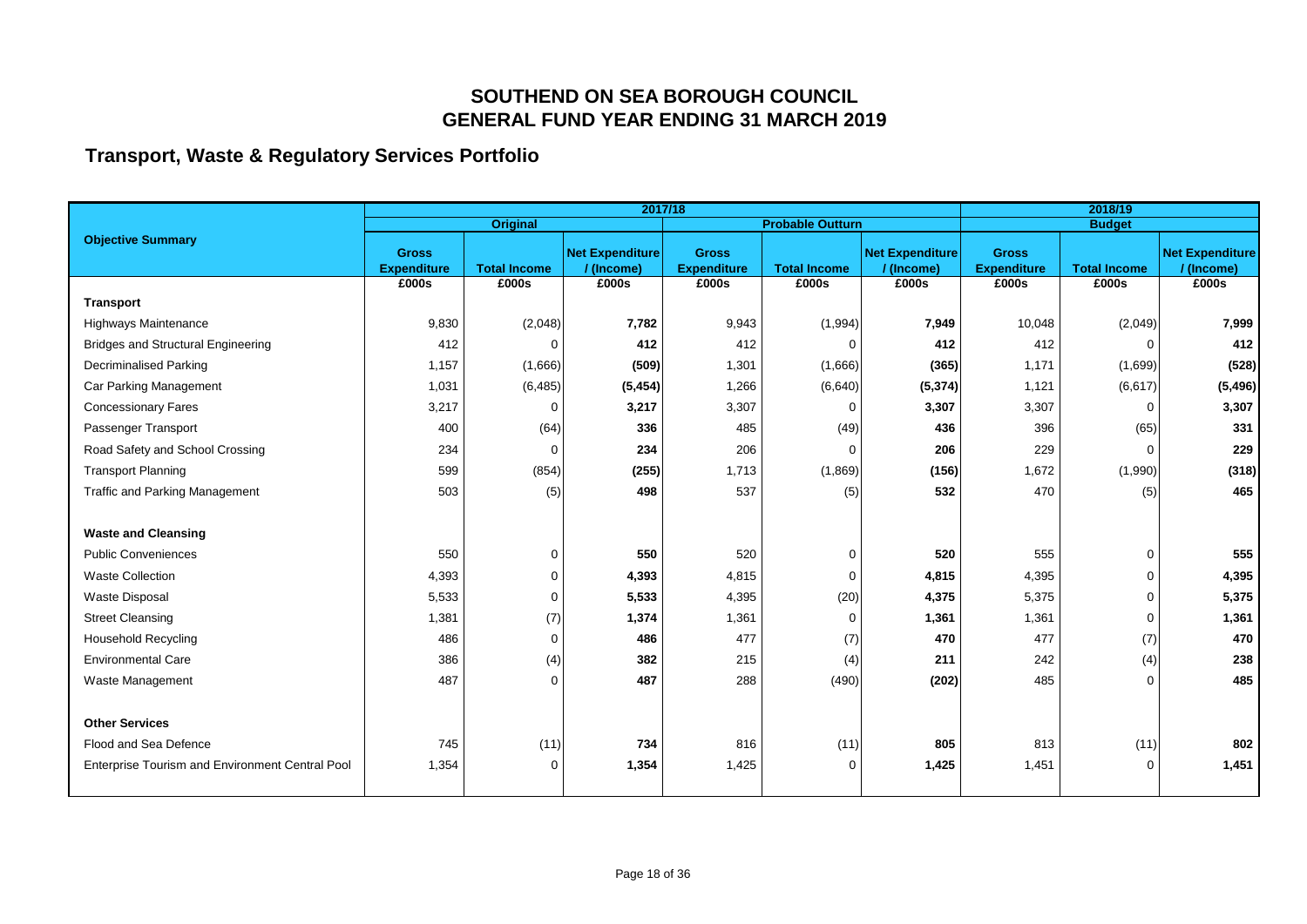## **Transport, Waste & Regulatory Services Portfolio**

|                                 |                                    |                     |                                      | 2017/18                            |                     |                                      |                                    | 2018/19             |                                      |
|---------------------------------|------------------------------------|---------------------|--------------------------------------|------------------------------------|---------------------|--------------------------------------|------------------------------------|---------------------|--------------------------------------|
|                                 | <b>Original</b>                    |                     |                                      | <b>Probable Outturn</b>            |                     |                                      | <b>Budget</b>                      |                     |                                      |
| <b>Objective Summary</b>        | <b>Gross</b><br><b>Expenditure</b> | <b>Total Income</b> | <b>Net Expenditure</b><br>/ (Income) | <b>Gross</b><br><b>Expenditure</b> | <b>Total Income</b> | <b>Net Expenditure</b><br>/ (Income) | <b>Gross</b><br><b>Expenditure</b> | <b>Total Income</b> | <b>Net Expenditure</b><br>/ (Income) |
|                                 | £000s                              | £000s               | £000s                                | £000s                              | £000s               | £000s                                | £000s                              | £000s               | £000s                                |
| <b>Regulatory Services</b>      |                                    |                     |                                      |                                    |                     |                                      |                                    |                     |                                      |
| <b>Regulatory Business</b>      | 523                                | (11)                | 512                                  | 534                                |                     | 534                                  | 523                                | (11)                | 512                                  |
| <b>Regulatory Licensing</b>     | 304                                | (433)               | (129)                                | 331                                | (232)               | 99                                   | 328                                | (442)               | (114)                                |
| <b>Regulatory Management</b>    | 227                                | 0                   | 227                                  | 227                                |                     | 227                                  | 244                                | 0                   | 244                                  |
| <b>Regulatory Protection</b>    | 244                                | (14)                | 230                                  | 273                                | (13)                | 260                                  | 244                                | (13)                | 231                                  |
|                                 |                                    |                     |                                      |                                    |                     |                                      |                                    |                     |                                      |
| <b>Net Expenditure/(Income)</b> | 33,996                             | (11,602)            | 22,394                               | 34,847                             | (13,000)            | 21,847                               | 35,319                             | (12, 913)           | 22,406                               |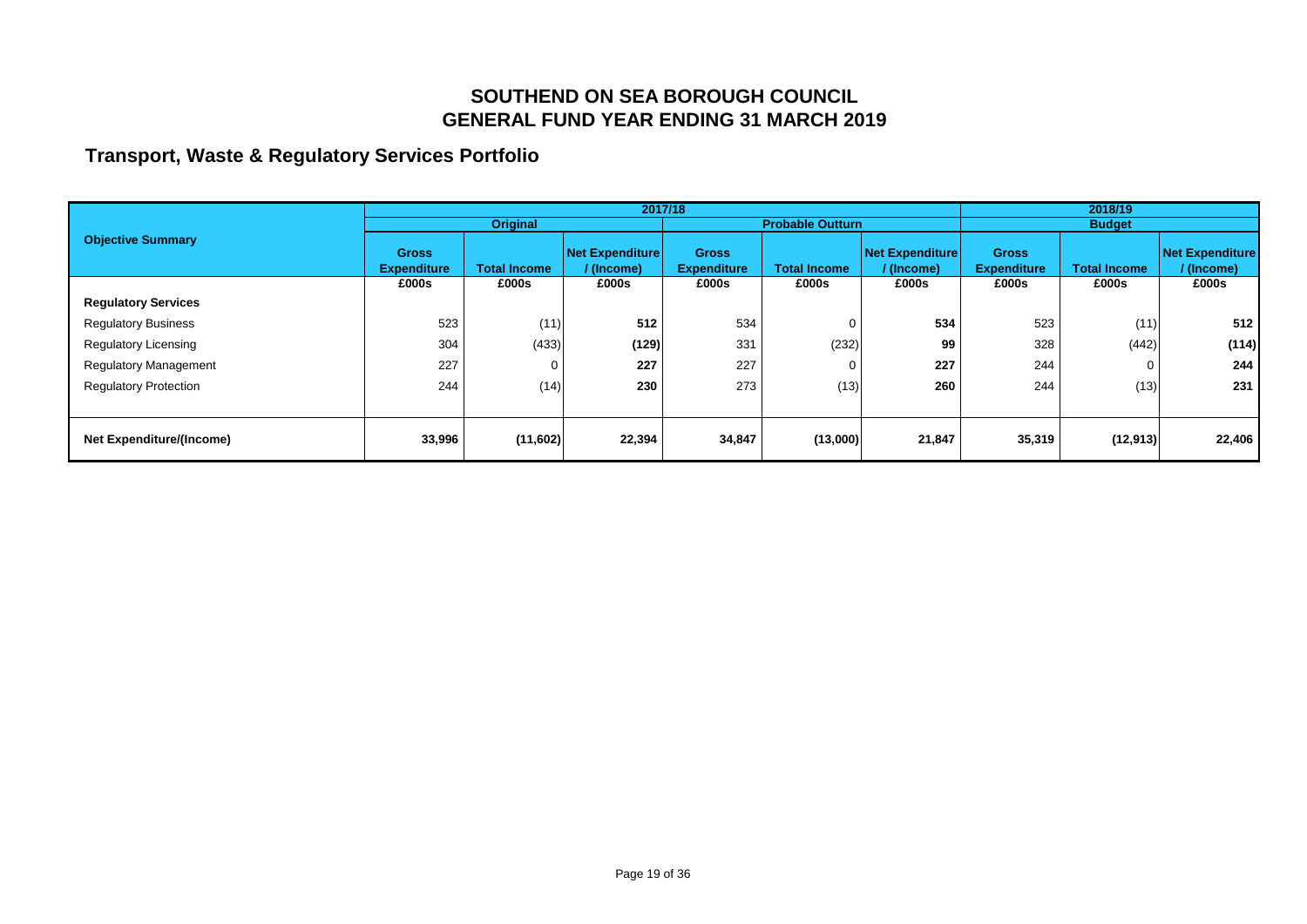## **Transport, Waste & Regulatory Services Portfolio**

|                                          |                 | 2017/18                 | 2018/19       |
|------------------------------------------|-----------------|-------------------------|---------------|
| <b>Subjective Summary</b>                | <b>Original</b> | <b>Probable Outturn</b> | <b>Budget</b> |
|                                          | £000s           | £000s                   | £000s         |
| <b>Expenditure</b>                       |                 |                         |               |
| Employees                                | 4,646           | 5,170                   | 5,197         |
| Premises                                 | 1,166           | 1,481                   | 1,255         |
| Transport                                | 99              | 111                     | 113           |
| <b>Supplies &amp; Services</b>           | 594             | 859                     | 740           |
| <b>Third Party Payments</b>              | 18,410          | 18,145                  | 18,933        |
| <b>Transfer Payments</b>                 | 0               | 0                       | 0             |
| Depreciation                             | 9,081           | 9,081                   | 9,081         |
| <b>Gross Expenditure</b>                 | 33,996          | 34,847                  | 35,319        |
|                                          |                 |                         |               |
| <b>Income</b>                            |                 |                         |               |
| <b>Government Grants</b>                 | (11)            | (1,090)                 | (1, 130)      |
| <b>Other Grants &amp; Reimbursements</b> | (40)            | (518)                   | (40)          |
| <b>Sales</b>                             | (4)             | (4)                     | (2)           |
| Fees & Charges                           | (9,773)         | (9,607)                 | (9,959)       |
| Rents                                    | (1)             | (8)                     | (9)           |
| Interest                                 | 0               | 0                       | 0             |
| <b>Government Capital Grants</b>         | (1,773)         | (1,773)                 | (1,773)       |
| Recharges to Housing Revenue Account     | 0               | 0                       | 0             |
| Other Internal Charges                   | 0               | 0                       | 0             |
| <b>Total Income</b>                      | (11, 602)       | (13,000)                | (12, 913)     |
| <b>Net Expenditure/(Income)</b>          | 22,394          | 21,847                  | 22,406        |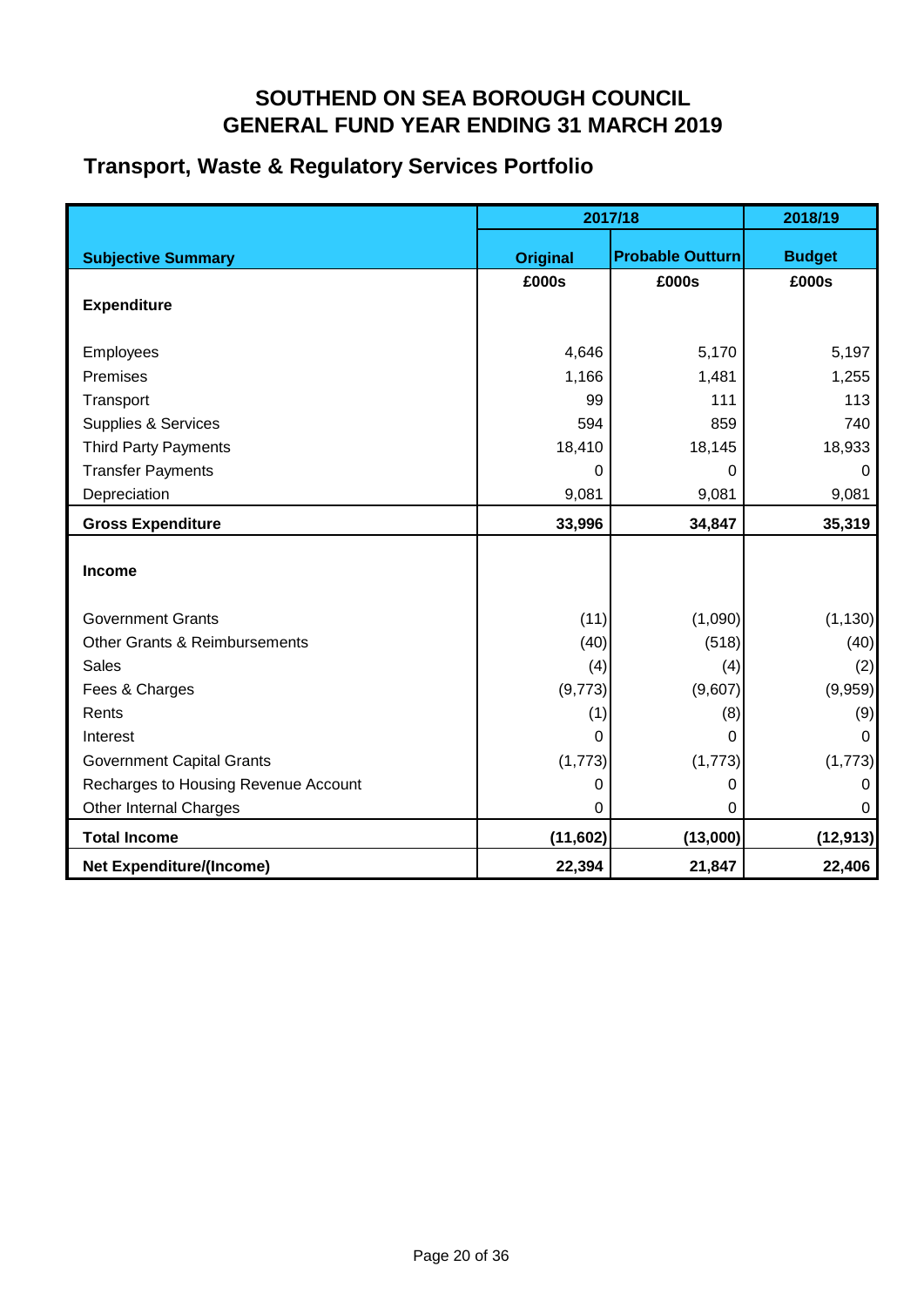# **HOUSING, PLANNING and SUSTAINABILITY**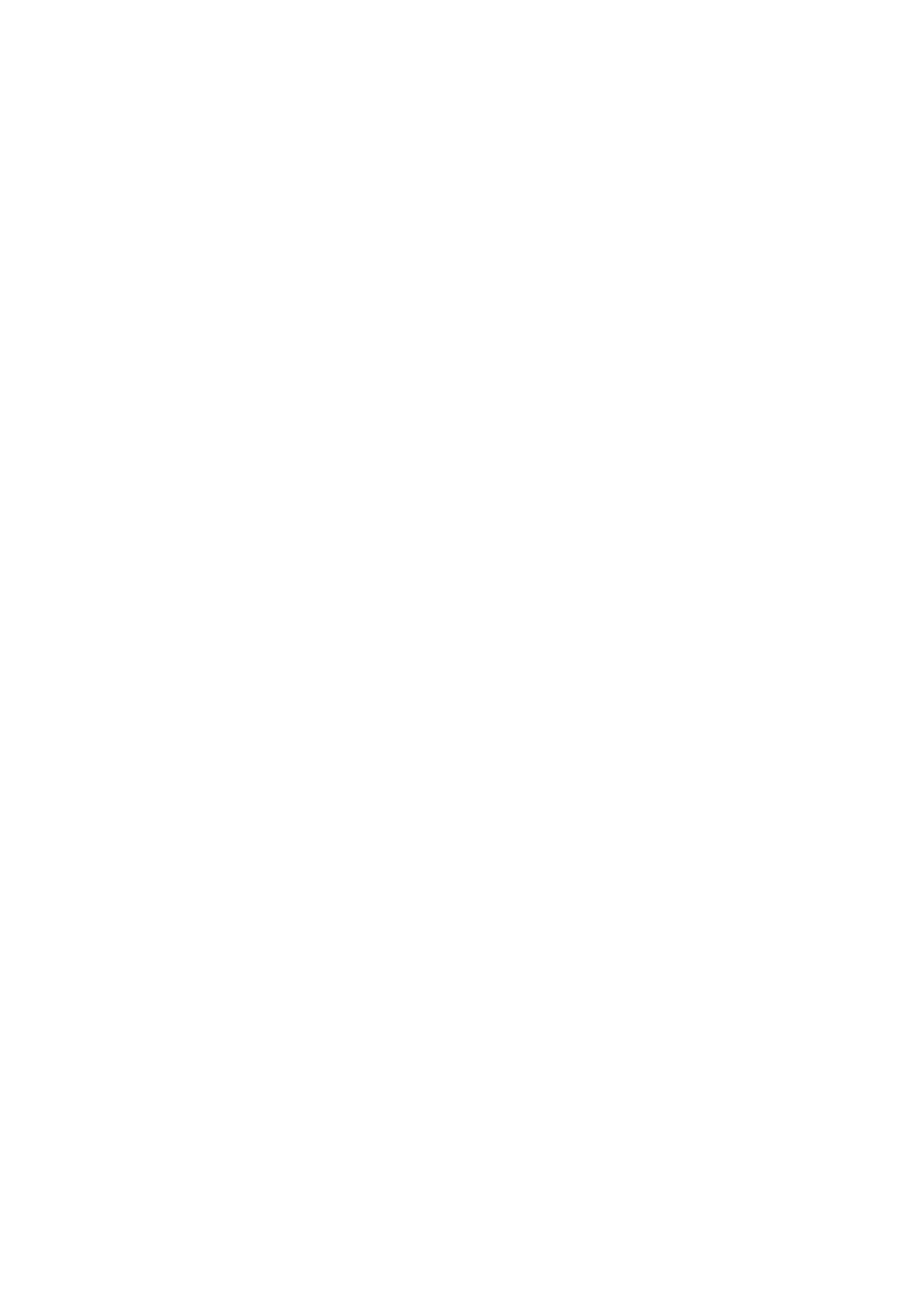### **Housing, Planning and Sustainability Portfolio**

|                                    |                                    |                     |                                      | 2017/18                            |                         |                                      |                                    | 2018/19             |                                      |  |
|------------------------------------|------------------------------------|---------------------|--------------------------------------|------------------------------------|-------------------------|--------------------------------------|------------------------------------|---------------------|--------------------------------------|--|
|                                    | <b>Original</b>                    |                     |                                      |                                    | <b>Probable Outturn</b> |                                      |                                    | <b>Budget</b>       |                                      |  |
| <b>Objective Summary</b>           | <b>Gross</b><br><b>Expenditure</b> | <b>Total Income</b> | <b>Net Expenditure</b><br>/ (Income) | <b>Gross</b><br><b>Expenditure</b> | <b>Total Income</b>     | <b>Net Expenditure</b><br>/ (Income) | <b>Gross</b><br><b>Expenditure</b> | <b>Total Income</b> | <b>Net Expenditure</b><br>/ (Income) |  |
|                                    | £000s                              | £000s               | £000s                                | £000s                              | £000s                   | £000s                                | £000s                              | £000s               | £000s                                |  |
| <b>Housing</b>                     |                                    |                     |                                      |                                    |                         |                                      |                                    |                     |                                      |  |
| Strategy and Planning for Housing  | 164                                | $\Omega$            | 164                                  | 239                                | (115)                   | 124                                  | 224                                | (117)               | 107                                  |  |
| <b>Private Sector Housing</b>      | 2,734                              | (1,056)             | 1,678                                | 2,764                              | (961)                   | 1,803                                | 2,863                              | (1,012)             | 1,851                                |  |
| Housing Needs and Homelessness     | 822                                | (534)               | 288                                  | 831                                | (588)                   | 243                                  | 919                                | (658)               | 261                                  |  |
| <b>Supporting People</b>           | 2,508                              | $\mathbf 0$         | 2,508                                | 2,533                              | $\Omega$                | 2,533                                | 2,533                              | 0                   | 2,533                                |  |
|                                    |                                    |                     |                                      |                                    |                         |                                      |                                    |                     |                                      |  |
| <b>Planning and Sustainability</b> |                                    |                     |                                      |                                    |                         |                                      |                                    |                     |                                      |  |
| <b>Building Control</b>            | 400                                | (410)               | (10)                                 | 493                                | (450)                   | 43                                   | 443                                | (440)               | 3                                    |  |
| Development Control                | 862                                | (603)               | 259                                  | 901                                | (690)                   | 211                                  | 895                                | (631)               | 264                                  |  |
| Regional And Local Town Plan       | 235                                | $\Omega$            | 235                                  | 242                                | 0                       | 242                                  | 284                                | 0                   | 284                                  |  |
|                                    |                                    |                     |                                      |                                    |                         |                                      |                                    |                     |                                      |  |
| <b>Net Expenditure/(Income)</b>    | 7,725                              | (2,603)             | 5,122                                | 8,003                              | (2,804)                 | 5,199                                | 8,161                              | (2,858)             | 5,303                                |  |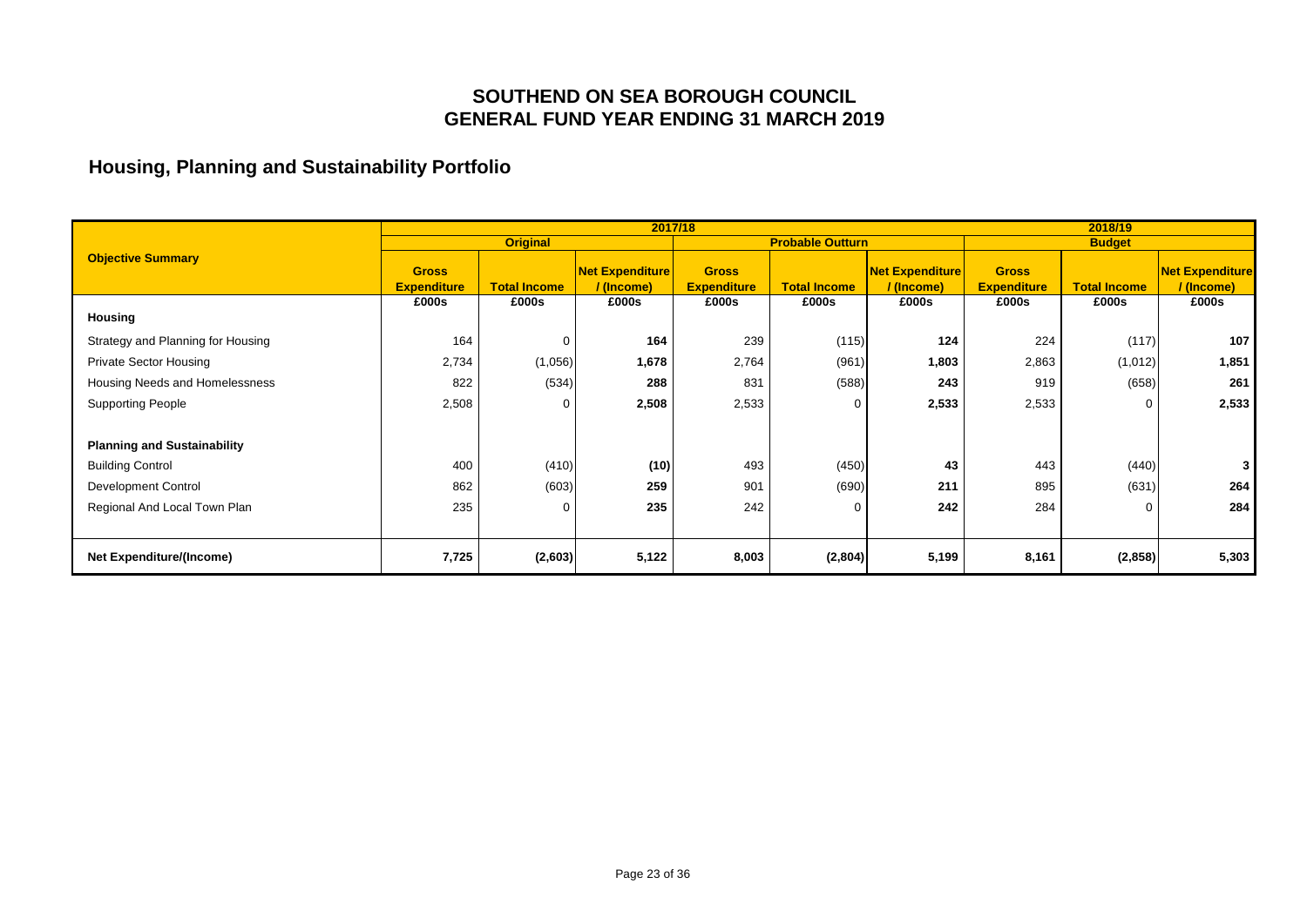## **Housing, Planning and Sustainability Portfolio**

|                                      | 2017/18         | 2018/19                 |               |
|--------------------------------------|-----------------|-------------------------|---------------|
| <b>Subjective Summary</b>            | <b>Original</b> | <b>Probable Outturn</b> | <b>Budget</b> |
|                                      | £000s           | £000s                   | £000s         |
| <b>Expenditure</b>                   |                 |                         |               |
|                                      |                 |                         |               |
| Employees                            | 2,657           | 2,907                   | 2,983         |
| Premises                             | 3               | 5                       | 69            |
| Transport                            | 26              | 19                      | 26            |
| Supplies & Services                  | 2,783           | 2,808                   | 2,827         |
| <b>Third Party Payments</b>          | 0               | 8                       | 0             |
| <b>Transfer Payments</b>             | 0               | 0                       | 0             |
| Depreciation                         | 2,256           | 2,256                   | 2,256         |
| <b>Gross Expenditure</b>             | 7,725           | 8,003                   | 8,161         |
|                                      |                 |                         |               |
| <b>Income</b>                        |                 |                         |               |
| <b>Government Grants</b>             | (50)            | (56)                    | (50)          |
| Other Grants & Reimbursements        | (150)           | (150)                   | (150)         |
| <b>Sales</b>                         | 0               | 0                       | 0             |
| Fees & Charges                       | (1,080)         | (1, 160)                | (1, 139)      |
| Rents                                | 0               | 0                       | (75)          |
| Interest                             | 0               | 0                       | 0             |
| <b>Government Capital Grants</b>     | (893)           | (894)                   | (894)         |
| Recharges to Housing Revenue Account | (430)           | (544)                   | (550)         |
| Other Internal Charges               | 0               | 0                       | 0             |
| <b>Total Income</b>                  | (2,603)         | (2,804)                 | (2,858)       |
| <b>Net Expenditure/(Income)</b>      | 5,122           | 5,199                   | 5,303         |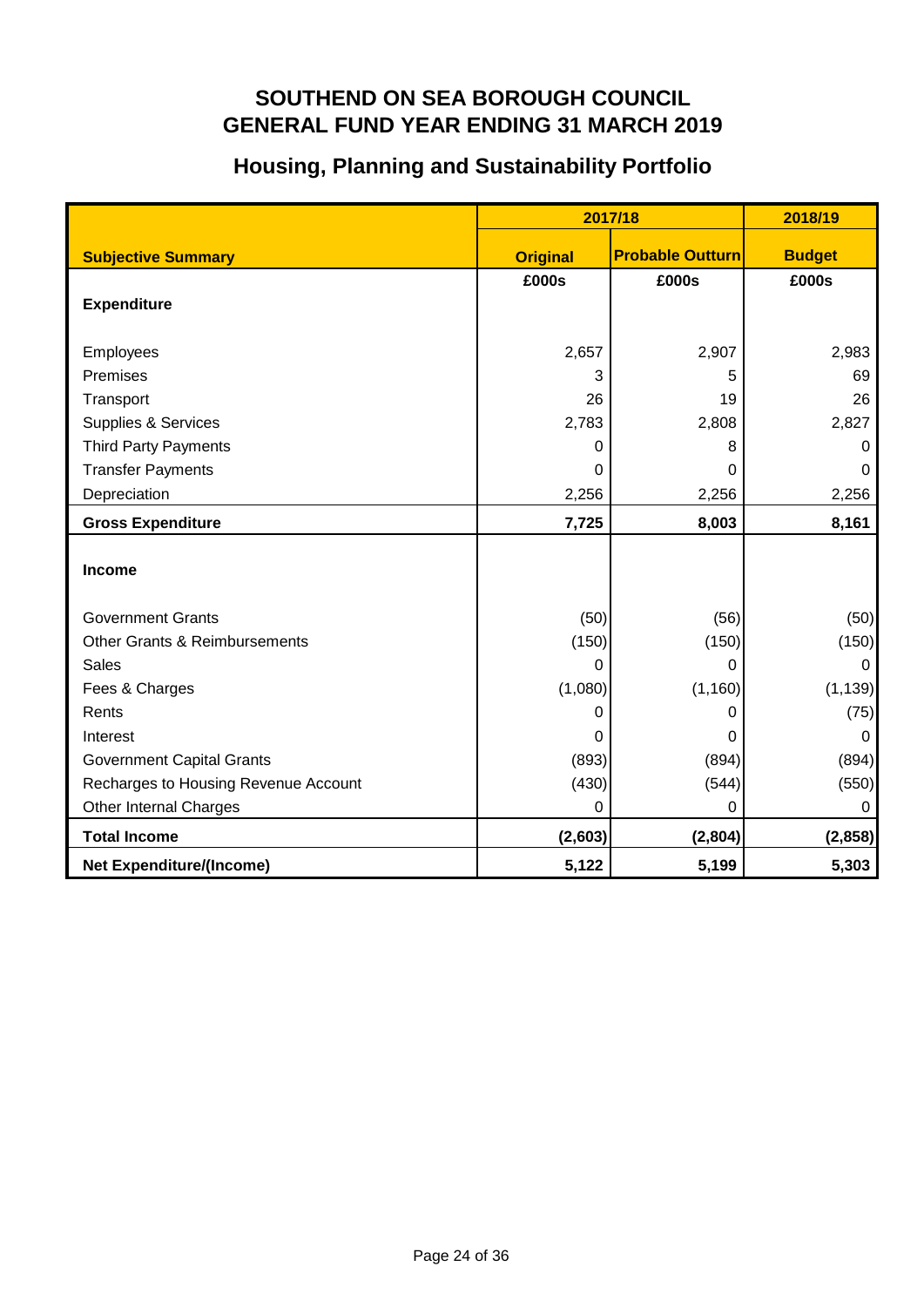# **CHILDREN & LEARNING**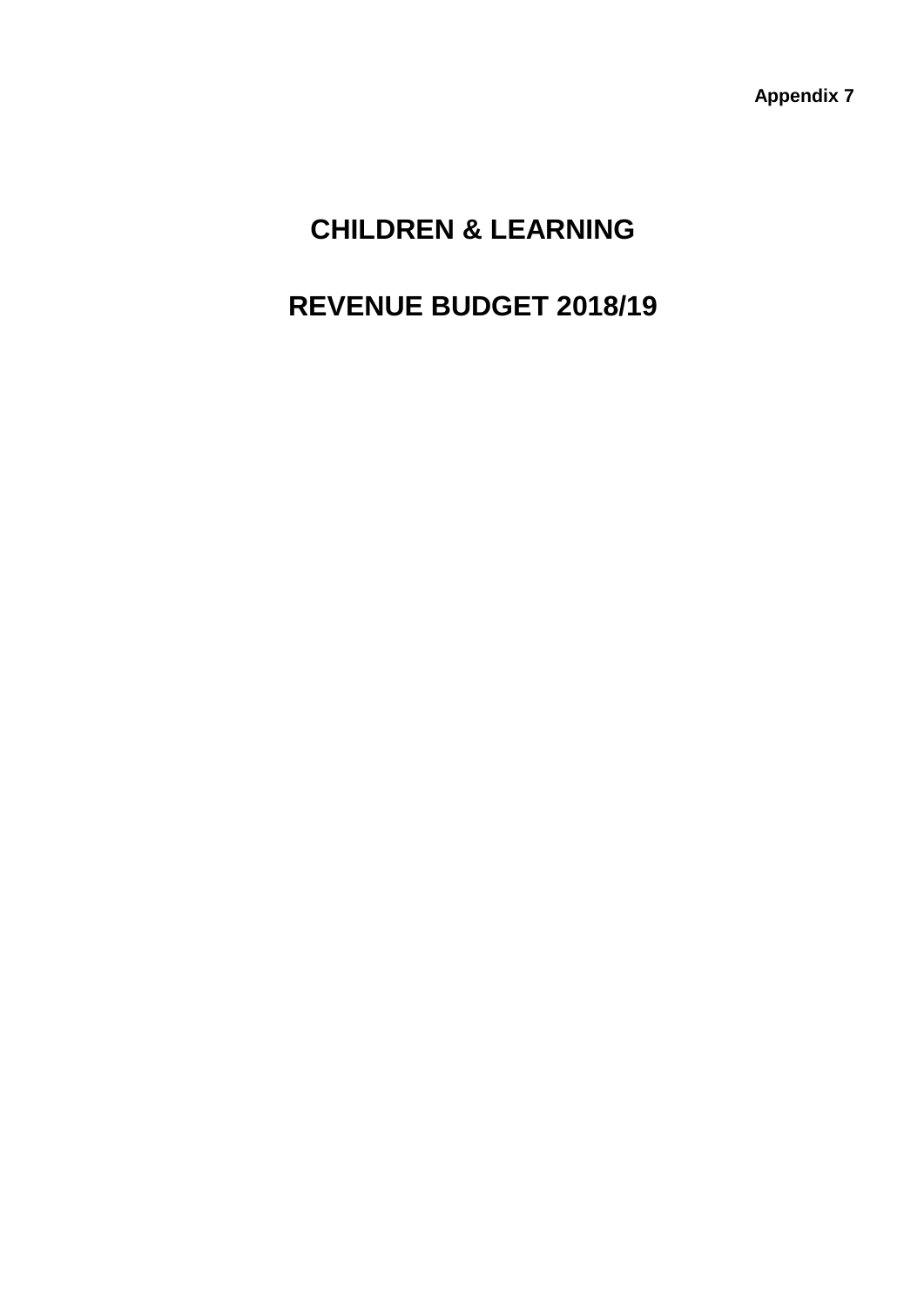### **Children & Learning Portfolio**

|                                                       | 2017/18                            |                     |                                     |                                    |                     |                                      |                                    | 2018/19             |                                      |  |  |
|-------------------------------------------------------|------------------------------------|---------------------|-------------------------------------|------------------------------------|---------------------|--------------------------------------|------------------------------------|---------------------|--------------------------------------|--|--|
|                                                       | <b>Original</b>                    |                     |                                     | <b>Probable Outturn</b>            |                     |                                      | <b>Budget</b>                      |                     |                                      |  |  |
| <b>Objective Summary</b>                              | <b>Gross</b><br><b>Expenditure</b> | <b>Total Income</b> | <b>Net Expenditure</b><br>/(Income) | <b>Gross</b><br><b>Expenditure</b> | <b>Total Income</b> | <b>Net Expenditure</b><br>/ (Income) | <b>Gross</b><br><b>Expenditure</b> | <b>Total Income</b> | <b>Net Expenditure</b><br>/ (Income) |  |  |
|                                                       | £000s                              | £000s               | E000s                               | £000s                              | £000s               | £000s                                | £000s                              | £000s               | £000s                                |  |  |
| <b>Childrens Social Care</b>                          |                                    |                     |                                     |                                    |                     |                                      |                                    |                     |                                      |  |  |
| <b>Children Fieldwork Services</b>                    | 4,246                              | (5)                 | 4,241                               | 4,543                              | $\mathbf 0$         | 4,543                                | 4,301                              | (5)                 | 4,296                                |  |  |
| <b>Children with Disabilities</b>                     | 1,149                              | (169)               | 980                                 | 1,207                              | (197)               | 1,010                                | 1,175                              | (183)               | 992                                  |  |  |
| Childrens Specialist Support and Commissioning        | 2,456                              | (104)               | 2,352                               | 2,778                              | (153)               | 2,625                                | 2,369                              | (164)               | 2,205                                |  |  |
| Inhouse Fostering and Adoption                        | 4,546                              | (186)               | 4,360                               | 5,079                              | (236)               | 4,843                                | 4,661                              | (236)               | 4,425                                |  |  |
| Leaving Care Placements and Resources                 | 1,031                              | (115)               | 916                                 | 1,511                              | (450)               | 1,061                                | 1,154                              | (232)               | 922                                  |  |  |
| Private Voluntary Independent Provider<br>Placements  | 3,475                              | (120)               | 3,355                               | 3,925                              | $\Omega$            | 3,925                                | 3,475                              | (120)               | 3,355                                |  |  |
| <b>Youth and Family Support</b>                       |                                    |                     |                                     |                                    |                     |                                      |                                    |                     |                                      |  |  |
| Early Help and Family Support                         | 1,534                              | (1,081)             | 453                                 | 1,992                              | (1, 190)            | 802                                  | 1,723                              | (1, 101)            | 622                                  |  |  |
| Youth Offending Service                               | 1,906                              | (632)               | 1,274                               | 1,772                              | (554)               | 1,218                                | 1,894                              | (632)               | 1,262                                |  |  |
| Youth Service                                         | 1,067                              | (403)               | 664                                 | 1,087                              | (432)               | 655                                  | 1,067                              | (387)               | 680                                  |  |  |
| <b>Education and Schools</b>                          |                                    |                     |                                     |                                    |                     |                                      |                                    |                     |                                      |  |  |
| School Support and Education Transport                | 9,894                              | (4,376)             | 5,518                               | 9,823                              | (4,309)             | 5,514                                | 10,013                             | (4, 364)            | 5,649                                |  |  |
| Early Years Development and Child Care<br>Partnership | 10,769                             | (9, 562)            | 1,207                               | 10,828                             | (9,571)             | 1,257                                | 11,147                             | (9,939)             | 1,208                                |  |  |
| High Needs Educational Funding                        | 15,052                             | (14, 342)           | 710                                 | 15,182                             | (14, 324)           | 858                                  | 12,754                             | (12,008)            | 746                                  |  |  |
| Southend Adult Community College                      | 3,393                              | (3, 186)            | 207                                 | 3,393                              | (3, 186)            | 207                                  | 3,393                              | (3, 186)            | 207                                  |  |  |
| <b>Total Retained</b>                                 | 60,518                             | (34, 281)           | 26,237                              | 63,120                             | (34, 602)           | 28,518                               | 59,126                             | (32, 557)           | 26,569                               |  |  |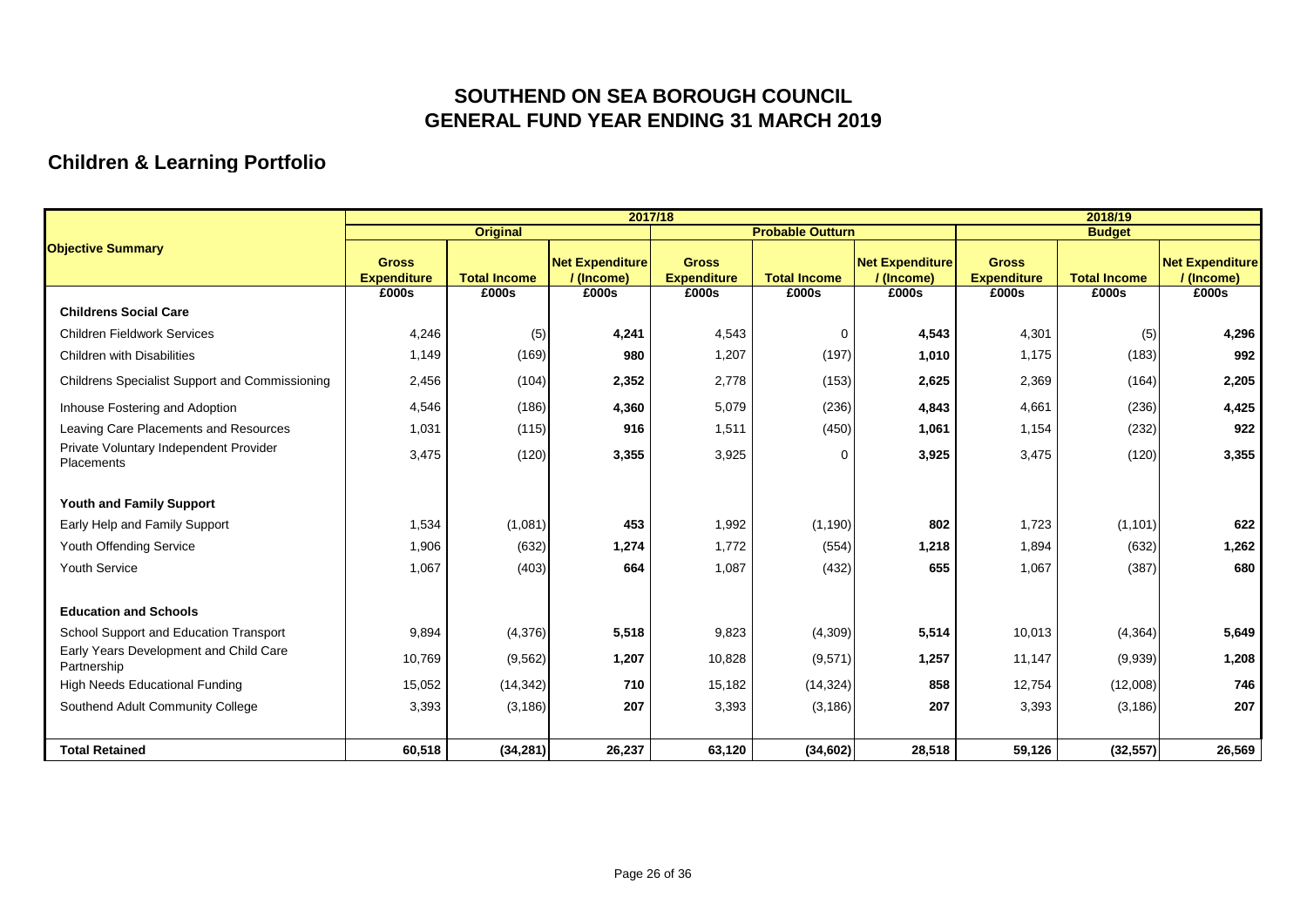### **Children & Learning Portfolio**

|                                      |                                    | 2017/18             |                                      |                                    |                     |                                      |                                    |                     | 2018/19                              |  |  |
|--------------------------------------|------------------------------------|---------------------|--------------------------------------|------------------------------------|---------------------|--------------------------------------|------------------------------------|---------------------|--------------------------------------|--|--|
|                                      | <b>Original</b>                    |                     |                                      | <b>Probable Outturn</b>            |                     |                                      | <b>Budget</b>                      |                     |                                      |  |  |
| <b>Objective Summary</b>             | <b>Gross</b><br><b>Expenditure</b> | <b>Total Income</b> | <b>Net Expenditure</b><br>/ (Income) | <b>Gross</b><br><b>Expenditure</b> | <b>Total Income</b> | <b>Net Expenditure</b><br>/ (Income) | <b>Gross</b><br><b>Expenditure</b> | <b>Total Income</b> | <b>Net Expenditure</b><br>/ (Income) |  |  |
|                                      | £000s                              | £000s               | £000s                                | £000s                              | £000s               | £000s                                | £000s                              | £000s               | £000s                                |  |  |
| <b>Maintained Schools Delegated</b>  |                                    |                     |                                      |                                    |                     |                                      |                                    |                     |                                      |  |  |
| Maintained Schools Delegated Budgets | 39,421                             | (39, 421)           | 0                                    | 39,421                             | (39, 421)           | $\bf{0}$                             | 32,454                             | (32, 454)           | 0                                    |  |  |
| Pupil Premium                        | 5,289                              | (5,289)             | 0                                    | 5,429                              | (5, 429)            | 0                                    | 2,920                              | (2,920)             | $\overline{0}$                       |  |  |
|                                      |                                    |                     |                                      |                                    |                     |                                      |                                    |                     |                                      |  |  |
| <b>Total Delegated</b>               | 44,710                             | (44, 710)           | $\mathbf{0}$                         | 44,850                             | (44, 850)           | $\bf{0}$                             | 35,374                             | (35, 374)           | $\mathbf{0}$                         |  |  |
|                                      |                                    |                     |                                      |                                    |                     |                                      |                                    |                     |                                      |  |  |
| Net Expenditure/(Income)             | 105,228                            | (78,991)            | 26,237                               | 107,970                            | (79, 452)           | 28,518                               | 94,500                             | (67, 931)           | 26,569                               |  |  |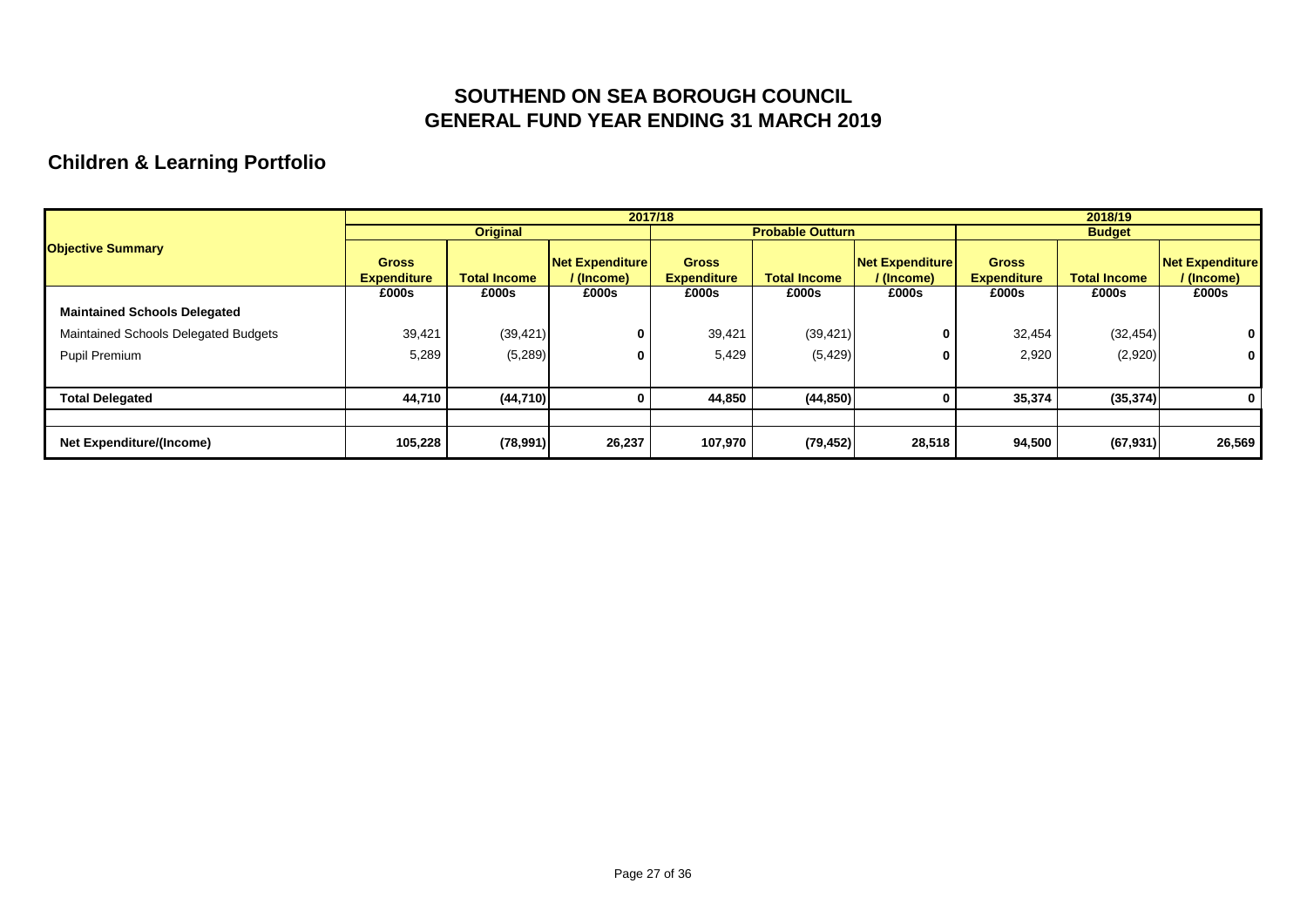## **Children & Learning Portfolio**

|                                      | 2017/18         | 2018/19                 |               |
|--------------------------------------|-----------------|-------------------------|---------------|
| <b>Subjective Summary</b>            | <b>Original</b> | <b>Probable Outturn</b> | <b>Budget</b> |
|                                      | £000s           | £000s                   | £000s         |
| <b>Expenditure</b>                   |                 |                         |               |
|                                      |                 |                         |               |
| Employees                            | 14,458          | 15,115                  | 14,817        |
| Premises                             | 270             | 307                     | 314           |
| Transport                            | 646             | 602                     | 553           |
| Supplies & Services                  | 20,625          | 21,558                  | 17,922        |
| <b>Third Party Payments</b>          | 13,039          | 14,192                  | 16,097        |
| <b>Transfer Payments</b>             | 50,957          | 50,961                  | 39,564        |
| Depreciation                         | 5,233           | 5,234                   | 5,233         |
| <b>Gross Expenditure</b>             | 105,228         | 107,970                 | 94,500        |
| Income                               |                 |                         |               |
| <b>Government Grants</b>             | (75, 362)       | (75, 911)               | (64, 126)     |
| Other Grants & Reimbursements        | (765)           | (588)                   | (889)         |
| <b>Sales</b>                         | (46)            | (119)                   | (49)          |
| Fees & Charges                       | (908)           | (863)                   | (899)         |
| Rents                                | 0               | (61)                    | (58)          |
| Interest                             | 0               | 0                       | 0             |
| <b>Government Capital Grants</b>     | (1,910)         | (1, 910)                | (1,910)       |
| Recharges to Housing Revenue Account | 0               | 0                       | $\Omega$      |
| Other Internal Charges               | 0               | 0                       | 0             |
| <b>Total Income</b>                  | (78, 991)       | (79, 452)               | (67, 931)     |
| <b>Net Expenditure/(Income)</b>      | 26,237          | 28,518                  | 26,569        |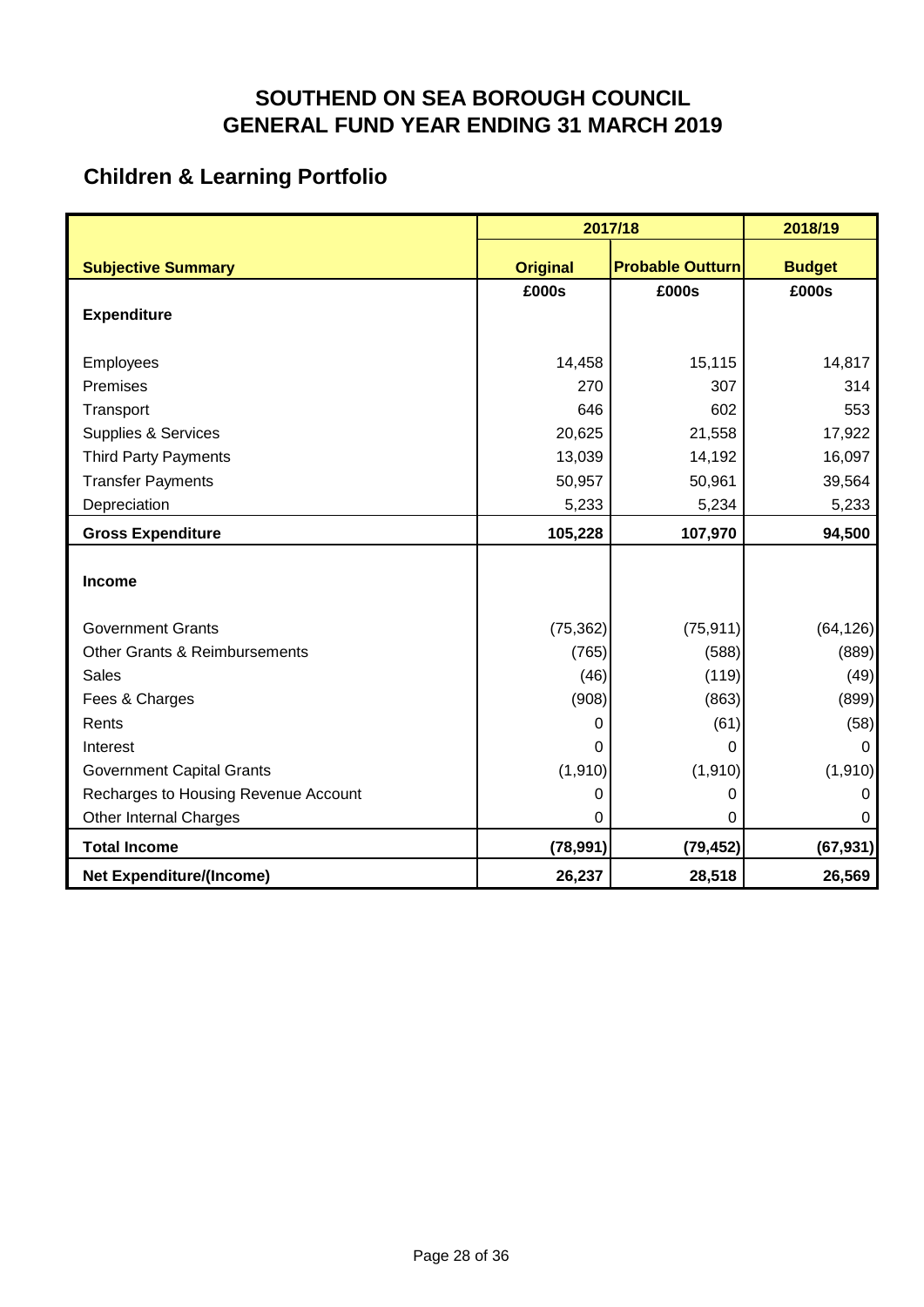# **HEALTH and ADULT SOCIAL CARE**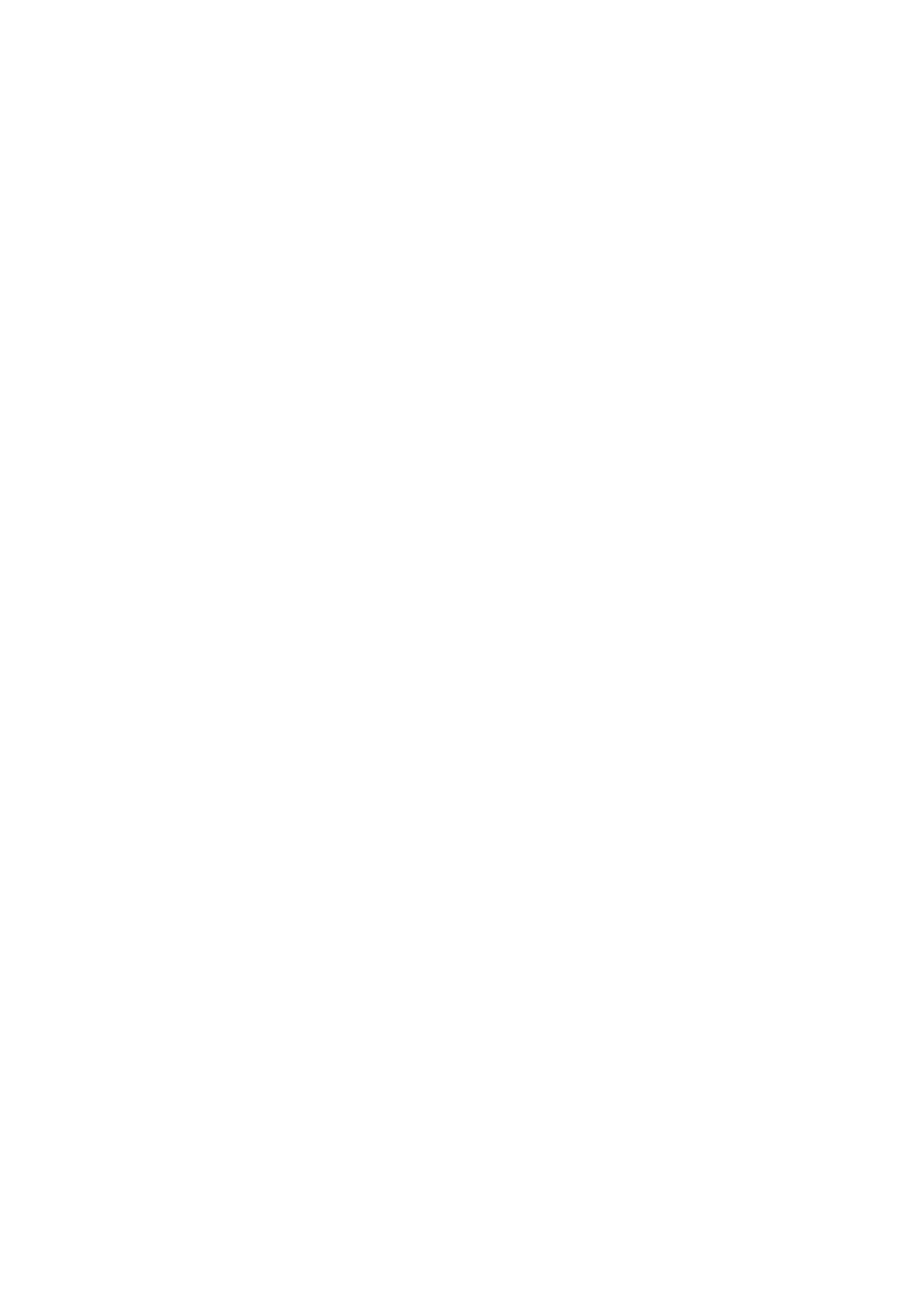### **Health and Adult Social Care Portfolio**

|                                              | 2017/18                            |                     |                                      |                                    |                     |                                     |                                    | 2018/19             |                                     |
|----------------------------------------------|------------------------------------|---------------------|--------------------------------------|------------------------------------|---------------------|-------------------------------------|------------------------------------|---------------------|-------------------------------------|
|                                              | <b>Original</b>                    |                     |                                      | <b>Probable Outturn</b>            |                     |                                     | <b>Budget</b>                      |                     |                                     |
| <b>Objective Summary</b>                     | <b>Gross</b><br><b>Expenditure</b> | <b>Total Income</b> | <b>Net Expenditure</b><br>/ (Income) | <b>Gross</b><br><b>Expenditure</b> | <b>Total Income</b> | <b>Net Expenditure</b><br>/(Income) | <b>Gross</b><br><b>Expenditure</b> | <b>Total Income</b> | <b>Net Expenditure</b><br>/(Income) |
|                                              | £000s                              | £000s               | £000s                                | £000s                              | £000s               | £000s                               | £000s                              | £000s               | £000s                               |
| <b>Adult Social Care</b>                     |                                    |                     |                                      |                                    |                     |                                     |                                    |                     |                                     |
| <b>Adult Support Services and Management</b> | 224                                | 0                   | 224                                  | 287                                | (63)                | 224                                 | 298                                | $\Omega$            | 298                                 |
| <b>Commissioning Team</b>                    | 2,120                              | (346)               | 1,774                                | 1,806                              | (153)               | 1,653                               | 1,826                              | (184)               | 1,642                               |
| <b>Strategy and Development</b>              | 1,797                              | (215)               | 1,582                                | 2,045                              | (502)               | 1,543                               | 2,228                              | (590)               | 1,638                               |
| People with a Learning Disability            | 14,383                             | (1, 421)            | 12,962                               | 14,375                             | (1,699)             | 12,676                              | 14,232                             | (1, 422)            | 12,810                              |
| People with Mental Health Needs              | 3,350                              | (167)               | 3,183                                | 3,908                              | (313)               | 3,595                               | 3,647                              | (198)               | 3,449                               |
| Older People                                 | 28,807                             | (14, 592)           | 14,215                               | 29,047                             | (14, 696)           | 14,351                              | 29,287                             | (15, 182)           | 14,105                              |
| <b>Other Community Services</b>              | 2,522                              | (865)               | 1,657                                | 3,100                              | (1, 277)            | 1,823                               | 6,227                              | (4, 424)            | 1,803                               |
| People with a Physical or Sensory Impairment | 4,572                              | (1, 211)            | 3,361                                | 4,454                              | (1,089)             | 3,365                               | 4,608                              | (1, 222)            | 3,386                               |
| Service Strategy and Regulation              | 124                                | (69)                | 55                                   | 124                                | (69)                | 55                                  | 124                                | (69)                | 55                                  |
| Health                                       |                                    |                     |                                      |                                    |                     |                                     |                                    |                     |                                     |
|                                              |                                    |                     |                                      |                                    |                     |                                     |                                    |                     |                                     |
| <b>Public Health</b>                         | 6,991                              | (7, 141)            | (150)                                | 6,639                              | (6, 810)            | (171)                               | 6,323                              | (6,480)             | (157)                               |
| Drug and Alcohol Action Team                 | 2,313                              | (2, 230)            | 83                                   | 2,428                              | (2, 284)            | 144                                 | 2,270                              | (2, 187)            | 83                                  |
| Young Persons Drug and Alcohol Team          | 267                                | (265)               | 2                                    | 267                                | (265)               | 2                                   | 273                                | (265)               | 8                                   |
|                                              |                                    |                     |                                      |                                    |                     |                                     |                                    |                     |                                     |
| <b>Net Expenditure/(Income)</b>              | 67,470                             | (28, 522)           | 38,948                               | 68,480                             | (29, 220)           | 39,260                              | 71,343                             | (32, 223)           | 39,120                              |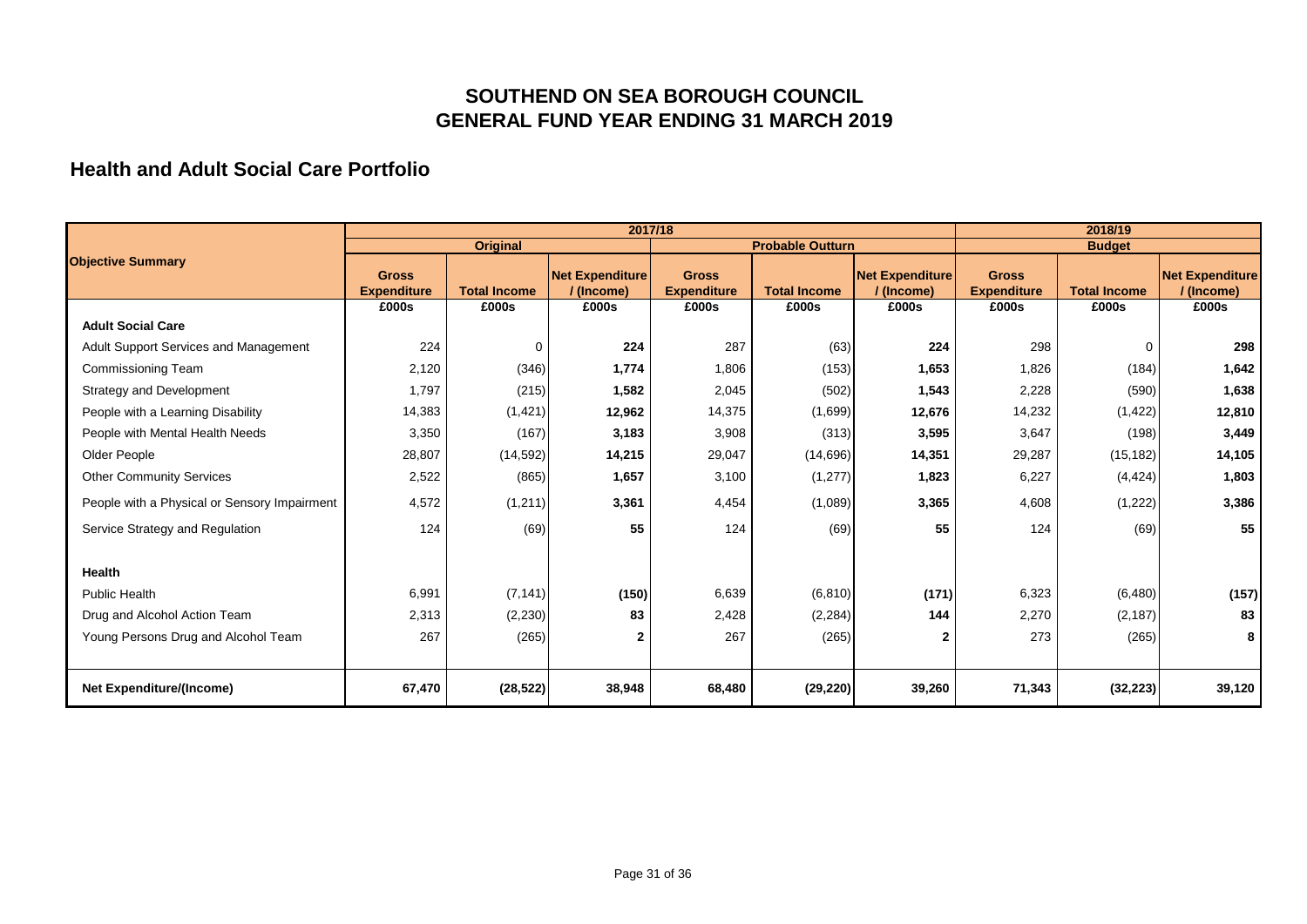## **Health and Adult Social Care Portfolio**

|                                          | 2017/18         | 2018/19                 |               |
|------------------------------------------|-----------------|-------------------------|---------------|
| <b>Subjective Summary</b>                | <b>Original</b> | <b>Probable Outturn</b> | <b>Budget</b> |
|                                          | £000s           | £000s                   | £000s         |
| <b>Expenditure</b>                       |                 |                         |               |
|                                          |                 |                         |               |
| Employees                                | 17,271          | 13,306                  | 13,475        |
| Premises                                 | 451             | 299                     | 258           |
| Transport                                | 493             | 506                     | 317           |
| <b>Supplies &amp; Services</b>           | 4,447           | 4,606                   | 3,917         |
| <b>Third Party Payments</b>              | 43,686          | 49,641                  | 53,254        |
| <b>Transfer Payments</b>                 | 1,000           | 0                       | 0             |
| Depreciation                             | 122             | 122                     | 122           |
| <b>Gross Expenditure</b>                 | 67,470          | 68,480                  | 71,343        |
|                                          |                 |                         |               |
| <b>Income</b>                            |                 |                         |               |
|                                          |                 |                         |               |
| <b>Government Grants</b>                 | (10, 123)       | (10, 136)               | (9,744)       |
| <b>Other Grants &amp; Reimbursements</b> | (7, 588)        | (9,222)                 | (11, 614)     |
| <b>Sales</b>                             | (20)            | 0                       | 0             |
| Fees & Charges                           | (10, 668)       | (9, 854)                | (10, 857)     |
| Rents                                    | (8)             | (8)                     | (8)           |
| Interest                                 | 0               | 0                       | $\Omega$      |
| <b>Government Capital Grants</b>         | 0               | 0                       | 0             |
| Recharges to Housing Revenue Account     | (115)           | 0                       | 0             |
| Other Internal Charges                   | 0               | 0                       | 0             |
| <b>Total Income</b>                      | (28, 522)       | (29, 220)               | (32, 223)     |
| <b>Net Expenditure/(Income)</b>          | 38,948          | 39,260                  | 39,120        |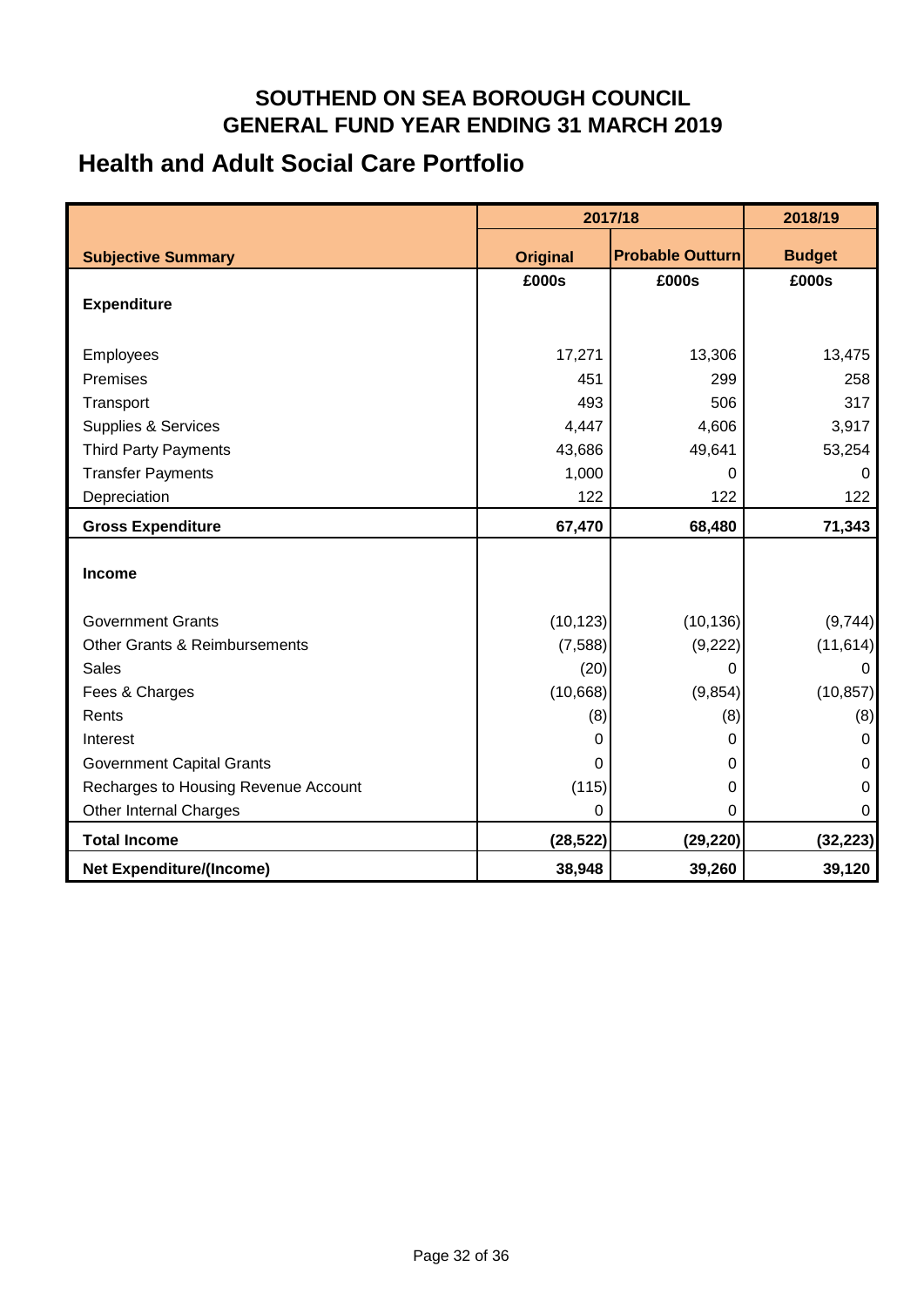# **TECHNOLOGY**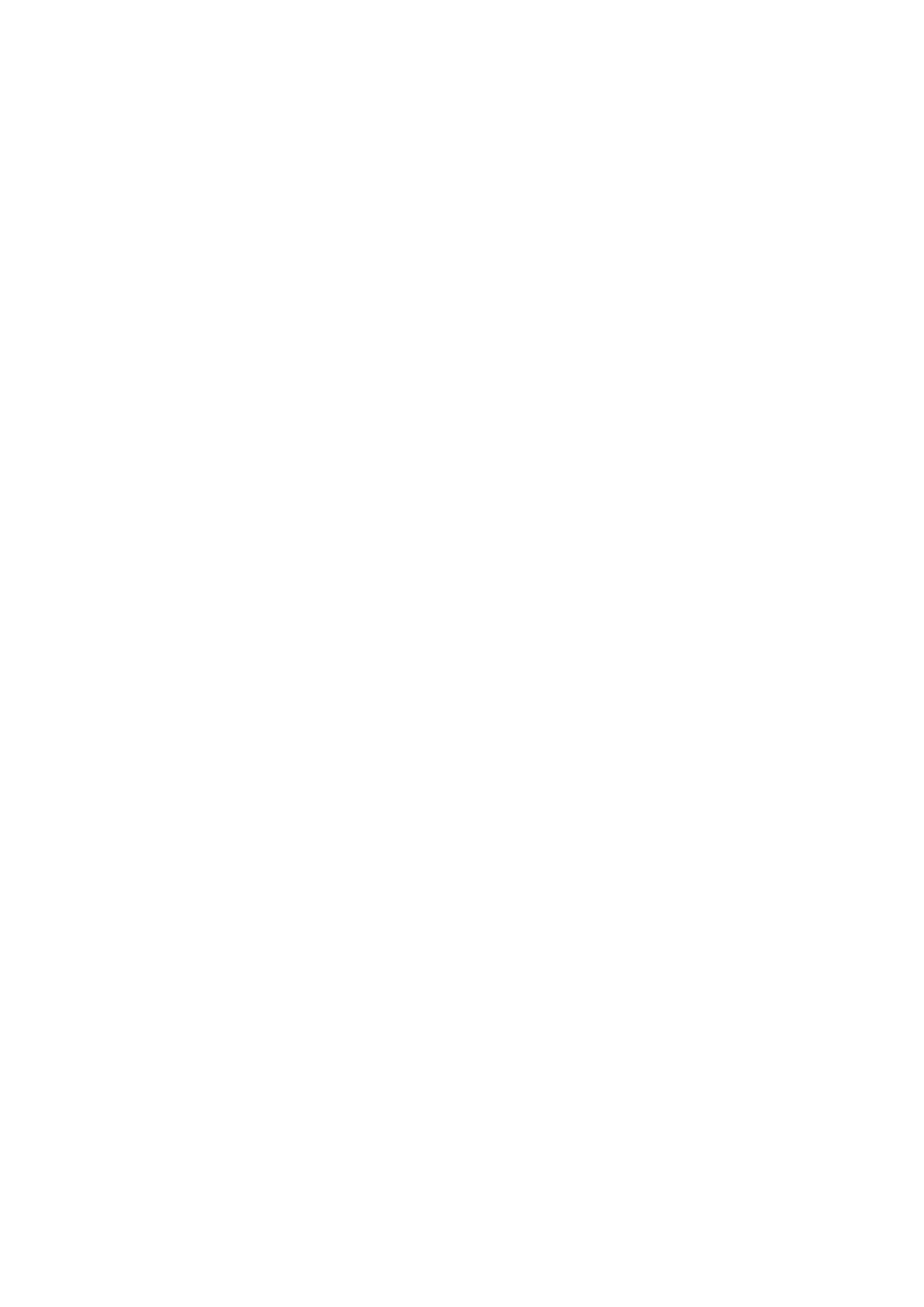## **Technology Portfolio**

|                                           | 2017/18                            |                     |                               |                                    |                         |                             |                                    | 2018/19             |                                      |  |  |
|-------------------------------------------|------------------------------------|---------------------|-------------------------------|------------------------------------|-------------------------|-----------------------------|------------------------------------|---------------------|--------------------------------------|--|--|
|                                           |                                    | <b>Original</b>     |                               |                                    | <b>Probable Outturn</b> |                             |                                    | <b>Budget</b>       |                                      |  |  |
| <b>Objective Summary</b>                  | <b>Gross</b><br><b>Expenditure</b> | <b>Total Income</b> | Net Expenditure<br>/ (Income) | <b>Gross</b><br><b>Expenditure</b> | <b>Total Income</b>     | Net Expenditure<br>(Income) | <b>Gross</b><br><b>Expenditure</b> | <b>Total Income</b> | <b>Net Expenditure</b><br>/ (Income) |  |  |
|                                           | £000s                              | £000s               | £000s                         | £000s                              | £000s                   | £000s                       | £000s                              | £000s               | £000s                                |  |  |
| Information Communications and Technology | 5,354                              | (971)               | 4,383                         | 5,630                              | (1,037)                 | 4,593                       | 5,524                              | (1,057)             | 4,467                                |  |  |
| <b>Net Expenditure/(Income)</b>           | 5,354                              | (971)               | 4,383                         | 5,630                              | (1,037)                 | 4,593                       | 5,524                              | (1,057)             | 4,467                                |  |  |